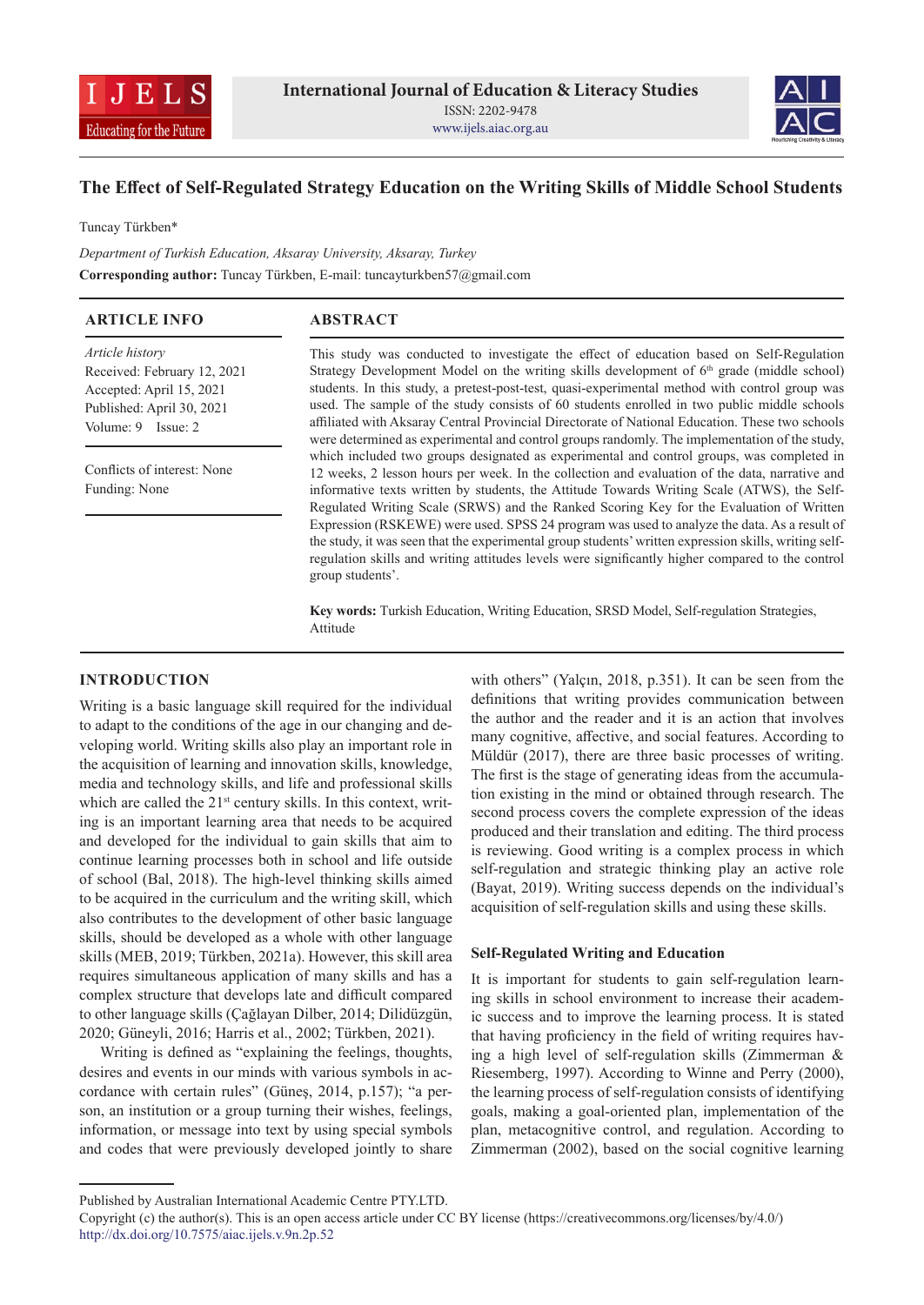theory, learning consists of three cyclical stages: forethought, performance, and self-reflection. Zimmerman and Kitsans (2007) explain the act of writing according to these three stages. The forethought phase includes task analysis and motivational beliefs. In task analysis, the author sets goals for themselves and determines the strategies to use accordingly. Motivation also plays an important role in self-regulated learning. Motivational beliefs such as self-efficacy, outcome expectations, intrinsic interest or valuing, and goal orientation underlie the determination of goals and planning strategies. In the performance stage, the individual turns what they planned in the forethought phase into action. The performance stage consists of two sub-stages: self-control and self-observation. There are strategies used by successful writers in the writing process. These include cognitive strategies (involving the individual's editing of plans and translating them into text, and drafting), goal setting and planning (including when and how to achieve the goals and sub-goals set for planning), self-teaching (the author's speaking loudly and silently during the writing process), focusing attention and organizing the environment (reflects focusing throughout the writing process; choosing and organizing an effective environment to avoid distractions), modeling (the author takes as an example of someone who can be a model in the writing process), seeking social support (the author's request of help from friends, peers, family, etc.), documenting and self-monitoring (monitoring self, finding misspelled words by the author, taking notes on how many pages written, etc.), self-evaluation (author's self-evaluation of the product and process using certain criteria), self-rewarding and punishment (rewarding or punishing oneself depending on whether the author achieved the goals or not), searching for information and reviewing records (researching and collecting information on the subject based on the author's readings and observations), mental design (is about the author's visualization of what he will write in his mind). The self-reflection stage is the final stage which has two sub-stages: self-judgment and self-reaction. Self-judgment includes the individual's evaluation of their performance and characteristics, while self-response includes self-satisfaction and adaptive inferences (Graham & Harris, 2000; Zimmerman & Kitsantas, 2007; Zimmerman & Martinez-Pons, 1986; Zimmerman & Risemberg, 1997; as cited in Müldür, 2017). Students overcome the writing task through self-regulation strategies they apply in the writing process such as monitoring, planning, reviewing, and evaluating.

Researchers have put forward different models based on self-regulation to improve writing skills. One of the models used in the writing process is the "Self-Regulatory Strategy Development (SRSD)" model. According to Harris (2005, as cited in Çağlayan Dilber, 2014, p.70), Self-Regulation Strategy Development (SRSD) aims to "master the high-level cognitive process involving text creation, to use writing strategies effectively, autonomously, reflectively and with self-regulation, to know the features of good writing, and to have a positive attitude towards writing and about his/ her own abilities as a writer." This model promotes that self-regulation and writing strategies should be taught together in the process. The SRSD teaching model is designed to gradually shift the responsibility of using strategy from teacher to student. Schunk and Zimmerman (2007) also state that gradual skill acquisition is one of the most effective ways to acquire writing skills and improve students' self-regulation processes. The SRSD teaching model shows how to conduct strategy teaching effectively, systematically and step by step, thus it ensures that the critical steps in the strategy teaching process are not missed. SRSD makes students' writings more qualified by enabling learners to develop a positive attitude towards writing, to include sufficient details and make effective observations, and contributes to the experience of high-level cognitive processes while writing (Uygun, 2012, pp. 54-55).

SRSD teaching consists of six steps and can be used in teaching all writing strategies. The practice done by following the steps of mobilizing prior knowledge, discussing the strategy, modeling, memorizing the strategy, supporting the strategy, and writing independently, enables students to use strategies independently (Harris & Graham, 1999; Harris & Pressley, 1991; Harris et al., 2008; Gracia & Hidalago, 2006; Lienemann & Reid, 2006; Milford & Harrison, 2010). These stages are designed as a framework for teaching. In the stage of mobilizing the prior knowledge, the development of prerequisite knowledge and skills specific to the type of writing necessary for students to understand and use the strategy successfully takes place. At this stage, self-regulation strategies including goal setting are introduced to students (Graham & Harris, 2005). Students learn how to use these strategies in the writing process (Zunbrunn, 2010). During the discussion phase, students discuss the aims and benefits of the strategy by taking into account their writing performance. When and how to use strategies, graphic organizer and reminder are emphasized (Harris et al., 2002, p.112). In the modeling phase, the teacher models for the students by using techniques referred to as thinking aloud, speaking to himself, and cognitive modeling. In the phase of memorizing the strategy, the code of the strategies is taught so that students automatically remember the steps in the strategy and the instructions they have determined for the self-regulation strategies they can use in the writing process (Santangelo et al., 2008, pp.82-84). Students work in small or large groups in the supporting the strategy phase. When necessary, they receive support from teacher regarding the implementation of the strategies. The teacher also monitors the process and supports the development of writing skills by providing feedback (De La Paz, 2001, p. 239). In the independent writing phase, students perform independent writing, with little or no support, and without graphic organizers. These stages can be rearranged, combined, or repeated based on the needs of the students (De La Paz, 2001, p. 235). The purpose of SRSD teaching is to enable students to specialize in metacognitive skills such as planning, writing, reviewing, and editing, to improve their independent writing and skills for monitoring their writing, and to help them develop positive attitudes about themselves and their writing (Graham & Harris, 2005, p.11).

When the literature is examined, it was observed that the number of studies on self-regulated learning skills has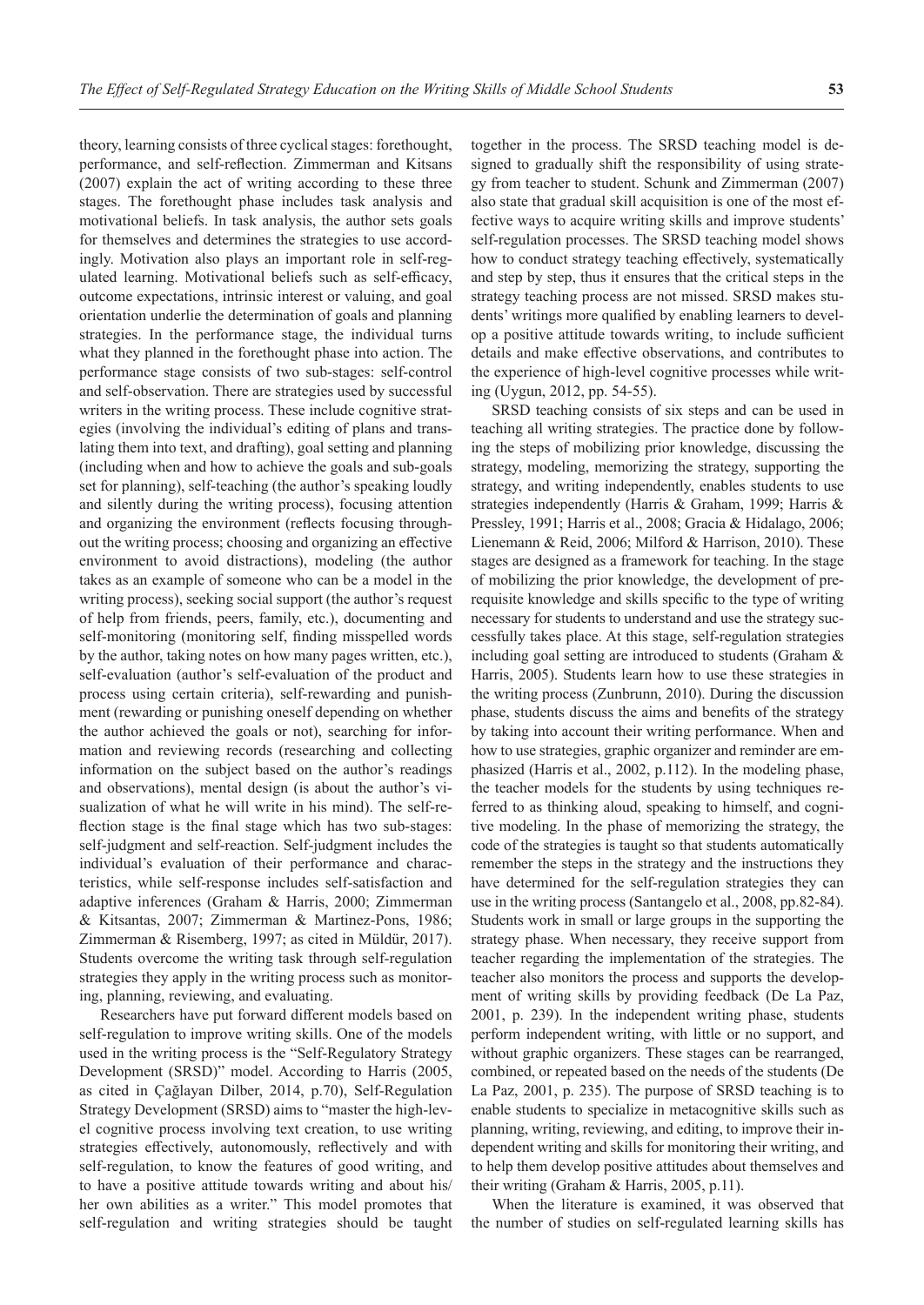increased recently both nationally and internationally. The literature search showed that, studies on direction of learning based on self-regulation focused on writing skills (Almazloum, 2018; Berry & Mason, 2012; Can, 2016; Chalk et al., 2005; De La Paz & Graham, 1997; De La Paz, 1999; De La Paz & Graham, 2002; Eissa, 2009; Fischer, 2002; Glaser & Brunstein, 2007; Graham & MacArthur, 1988; Graham et al., 2005; Mason et al. 2006; Mason & Shriner, 2008; Müldür, 2017; Saddler et al., 2004; Saddler, 2006; Saddler & Asaro, 2007; Sexton et al., 1998; Sperger, 2010; Tolaman, 2017; Tracy et al., 2009; Uygun, 2012; Welch, 1992; Zumbrunn, 2010; Zumbrunn & Bruning, 2013), reading skills (Kayıran, 2014; Mason, 2002; Souvignier & Mokhlesgerami, 2006; Turkben, 2019; Uyar, 2015), listening skills (Mareschal, 2007; Zeng & Goh, 2018) and speaking skills (Aregu, 2013; El-Sakka, 2016; Mahjoob, 2015). An examination of the findings of the studies shows that strategies based on self-regulation are effective in the development of language skills. In addition, there are also quantitative (relational, descriptive and survey type) studies examining the variables related to self-regulated learning (motivation, metacognition, attitude, and academic achievement) (Adıgüzel & Orhan, 2017; Aktan, 2012; Altun, 2005; Cabı & Yalın, 2011; Cera et al., 2013; Dent & Koenka, 2016; Dursun Sürmeli & Ünver, 2017; Gouin, 2012; Hashempour & Ghonsooly, 2015; Kaya, 2019; Özbay, 2008; Pintrich & De Groot, 1990; Sieben, 2013; Soureshjani, 2011; Tılfarlıoğlu & Delbesoğlugil, 2014; Turan & Demirel, 2010; Üredi & Üredi, 2005; Üredi & Erden, 2009; Yalçın & Karadeniz, 2016; Yüksel, 2013), measuring the effect of different learning methods and techniques on self-regulation (Arsal, 2010; Arslan, 2008; Güvenç, 2010; Hatami, 2015; Karaoğlan Yılmaz et al., 2018; Koç & Shirtssiz, 2009; Platt, 2016; Salvador de Arana, 2018; Sever, 2019; Talan & Gülseçen, 2018), examining the effect of self-regulated education on academic achievement (Arslantaş & Kurnaz, 2017; Doostian, Fattahi, Goudini, A'zami, Massah, & Daneshmand, 2014; Jeweler Vardar & Arsal, 2014; Schraw et al., 2006; Yıldız & Saban, 2016), scale development or adaptation based on self-regulation (Aydın et al., 2013; Celikkaleli & Yildirim, 2015; Kocdar et al., 2018) in the literature. It is seen that many national and international studies focusing on self-regulation were conducted.

Studies on self-regulated learning and writing skills reveal that SRSD teaching is a strong teaching approach. The SRSD teaching model proposes various writing strategies. These strategies include organizing the writing process, planning, and editing the text. Although there are many international studies on the subject, it is seen that a limited number of studies have been conducted in our country. When international studies are examined, it is seen that the strategies are effective in the development of writing skills of both students with learning difficulties and students without learning difficulties. There are many scientifically tested strategies regarding the writing of different text types (Jacobson & Reid, 2007; Graham & Harris, 2005). In the present study, KAOST (SPACE) and K6N (W- W- W, What  $= 2$ , How  $= 2$ ) strategies will be tested in the development of story writing skills, and SLD YES (PLEASE) and POY DD (POWER) strategies will be tested in the development of informative text writing skills in 6<sup>th</sup> grade students. It is thought that strategy education based on self-regulation will be effective in the development of students' writing skills, attitude, and motivation towards writing. This study will contribute to the body of knowledge in the field as studies on self-regulated writing are limited.

## **The Aim of the Research**

This study was conducted to determine whether there is a significant difference between the skills of  $6<sup>th</sup>$  grade students who receive self-regulated writing teaching and students who receive education based on the Turkish Lesson Teaching Curriculum. In line with this main purpose, the study sought answers to the questions listed below:

- 1. Is there a significant difference in the achievement scores of written expression skills (general) in favor of the experimental group between the students who were in the self-regulated writing education group and the students in the teaching writing with traditional methods in line with the Turkish Lesson Teaching Curriculum?
	- 1.1. Is there a significant difference in favor of the experimental group between the achievement scores in narrative writing?
	- 1.2. Is there a significant difference in favor of the experimental group between the achievement scores in writing informative texts?
- 2. Is there a significant difference in the achievement scores of attitudes towards writing in favor of the experimental group between the students who were in the self-regulated writing teaching group and the students in the teaching writing with traditional methods in line with the Turkish Lesson Teaching Curriculum?
- 3. Is there a significant difference in the achievement scores of self-regulated writing skills in favor of the experimental group between the students who were in the self-regulated writing education group and the students in the teaching writing with traditional methods in line with the Turkish Lesson Teaching Curriculum?

## **METHOD**

### **Research Design**

In this study aiming to determine the effect of self-regulated writing education on middle school students' written expression skills, a pretest-post-test, quasi-experimental method with paired control group was used. It is difficult to create similar or equivalent groups due to the problems arising from the environment in which the study is conducted. In this design, the researcher has to assign one group as the experimental group and the other group as the control group randomly based on certain variables (Büyüköztürk et al., 2015, p. 208). Pre-test is done simultaneously in both groups. Then the experimental procedure is implemented in the experimental group while no intervention is done in the control group (Sönmez & Alacapınar, 2013, p. 60). Using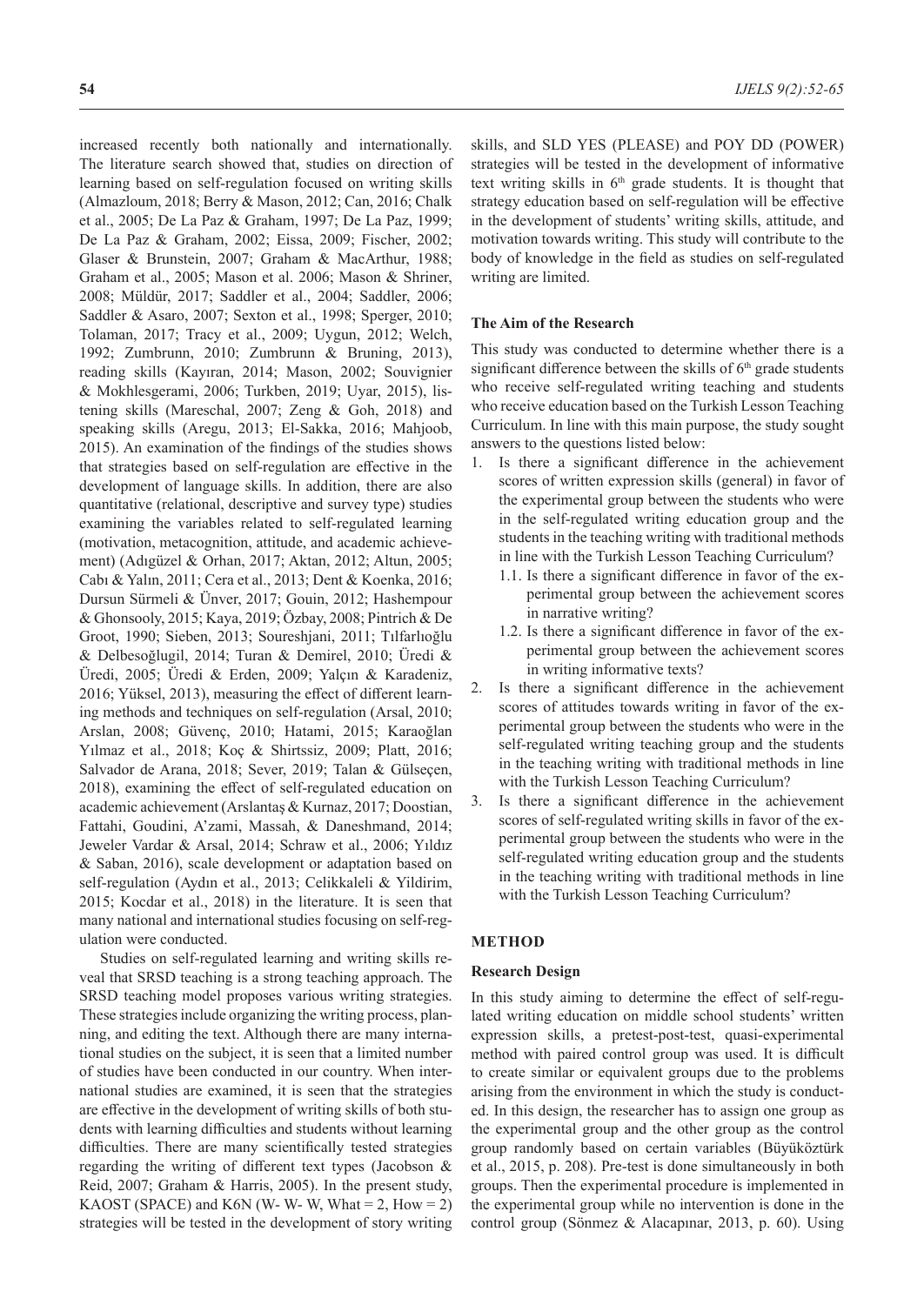pretests in the model helps to determine the similarities of the groups before the experiment and to interpret the posttest results accordingly (Karasar, 2017, p. 132).

The study was conducted in two public schools in the city of Aksaray. Since the study was carried out in public schools and artificial classrooms could not be formed in these schools, random method was not used for the experimental and control groups. The results of the pre-tests showed no significant difference between the students in both schools (see Table 1). Thus, one of the groups was determined as the experimental group and the other as the control group randomly. The symbolic view of the quasi-experimental study used in the study is given in Table 2.

#### **Sample of the Study**

The sample of the study consists of 60 students in the 6/A cohort at Private Administration Middle School and in the 6/B cohort at Güller Ceylan Acar Middle School under Aksaray Central Provincial Directorate of National Education. Necessary permissions were obtained from the Aksaray Provincial Directorate of National Education to conduct the study in these schools, and care was taken to ensure that the determined schools were at a medium level socioeconomically. There are two cohorts in both schools. Considering the sizes of the cohorts, gender distribution in the cohorts and the academic achievement points in the Turkish course at the end of the semester, one cohort was selected from each school. Using the random method, the 6/A cohort at Private Administration Secondary School was determined as the experimental group and the 6/B cohort at Güller Ceylan Acar Secondary School was determined as the control group. In the pre-test, there was no significant difference in the achievement scores between the two groups. Self-regulated writing education was implemented in the experimental group and writing exercises in line with the Turkish Lesson Teaching Curricula were implemented in the control group. The distribution of students in the study group by gender is given in Table 3:

### **Data Collection Instruments and Methods**

#### *Measuring written expression skills*

The Informative Text Writing Scale and Narrative Text Writing Scale used in the study were prepared by the researcher. To measure students' written expression skills, subjects suitable for both informative and narrative text types were determined according to student levels. For the measurement tools prepared, two experts in the field of Turkish education and an expert who is a doctoral candidate in the field of assessment and evaluation were consulted for feedback, and after the necessary corrections, the scales were finalized with five subjects in each measurement tool.

The studies, scales, and publications in the literature regarding the evaluation of the texts written by the students were reviewed. After the review, the Ranked Scoring Key for Assessing Written Expression (RSKAWE) prepared by Uygun (2012) was used in the current study. The items in the ranked scoring key were prepared in a way that allows for evaluation of the story and the informative written expression practices that students would be asked to engage in during the implementation. There are a total of 12 items in the ranked scoring key and these items are scored as "1, 2, 3". For the validity of the scoring key, the opinions of five field experts and three classroom teachers were sought. For the reliability of the ranked scoring key,  $5<sup>th</sup>$ grade students were asked to write narrative and informative texts. These texts were scored by three field experts separately. Then, the inter-rater reliability was checked. For inter-rater reliability, Kendall's coefficient of concordance was used since the number of raters was more than two. In the analysis, Kendall's coefficient of concordance was found to be  $W = .83$ . According to this result, it was seen that there was a high level of agreement between the raters.

**Table 1.** *T*-Test results of the pre-test scores of control and experimental groups

| <b>Scale</b>         | Group        | M     | SD.  | df | $\boldsymbol{t}$ | D     |
|----------------------|--------------|-------|------|----|------------------|-------|
| Narrative            | Control      | 20.87 | 4.95 | 58 | 4.946            | 0.503 |
| <b>Text Writing</b>  | Experimental | 21.67 | 4.22 |    |                  |       |
| Informative          | Control      | 18.87 | 4.15 |    | 4.150            | 0.601 |
| <b>Text Writing</b>  | Experimental | 19.40 | 3.68 |    |                  |       |
| Attitudes            | Control      | 86.83 | 9.13 |    | 9.135            | 0.381 |
| towards<br>Writing   | Experimental | 84.87 | 8.10 |    |                  |       |
| Self-                | Control      | 71.13 | 6.99 |    | 6.996            | 0.818 |
| Regulated<br>Writing | Experimental | 71.53 | 6.38 |    |                  |       |

\*Significance at the .05 level \*\*Significance at the .01 level

**Table 2.** Semi-experimental research design with pretestpost-test control group

| Group        |             | Pretest Experimental<br>Post-test |             |  |
|--------------|-------------|-----------------------------------|-------------|--|
|              |             | <b>Procedure</b>                  |             |  |
| Control      | WEAS        | Writing Practices according       | WEAS        |  |
|              | <b>ATWS</b> | to the Turkish Lesson             | <b>ATWS</b> |  |
|              | <b>SRWS</b> | Teaching Curriculum               | <b>SRWS</b> |  |
| Experimental | WEAS        | Self-Regulated Writing            | WEAS        |  |
|              | <b>ATWS</b> | Practices                         | <b>ATWS</b> |  |
|              | <b>SRWS</b> |                                   | <b>SRWS</b> |  |

WEAS = Written Expression Assessment Scale (Informative Text Writing Scale / Narrative Text Writing Scale) ATWS = Attitude towards Writing Scale

SRWS = Self-Regulated Writing Scale

**Table 3.** Distribution of students in experimental and control groups by gender

| Gender | <b>Experimental Group</b> |               |    | <b>Control Group</b> |
|--------|---------------------------|---------------|----|----------------------|
|        | n                         | $\frac{0}{0}$ | n  | $\frac{0}{0}$        |
| Female | 16                        | 53.3          | 15 | 50                   |
| Male   | 14                        | 46.6          | 15 | 50                   |
| Total  | 30                        | 100           | 30 | 100                  |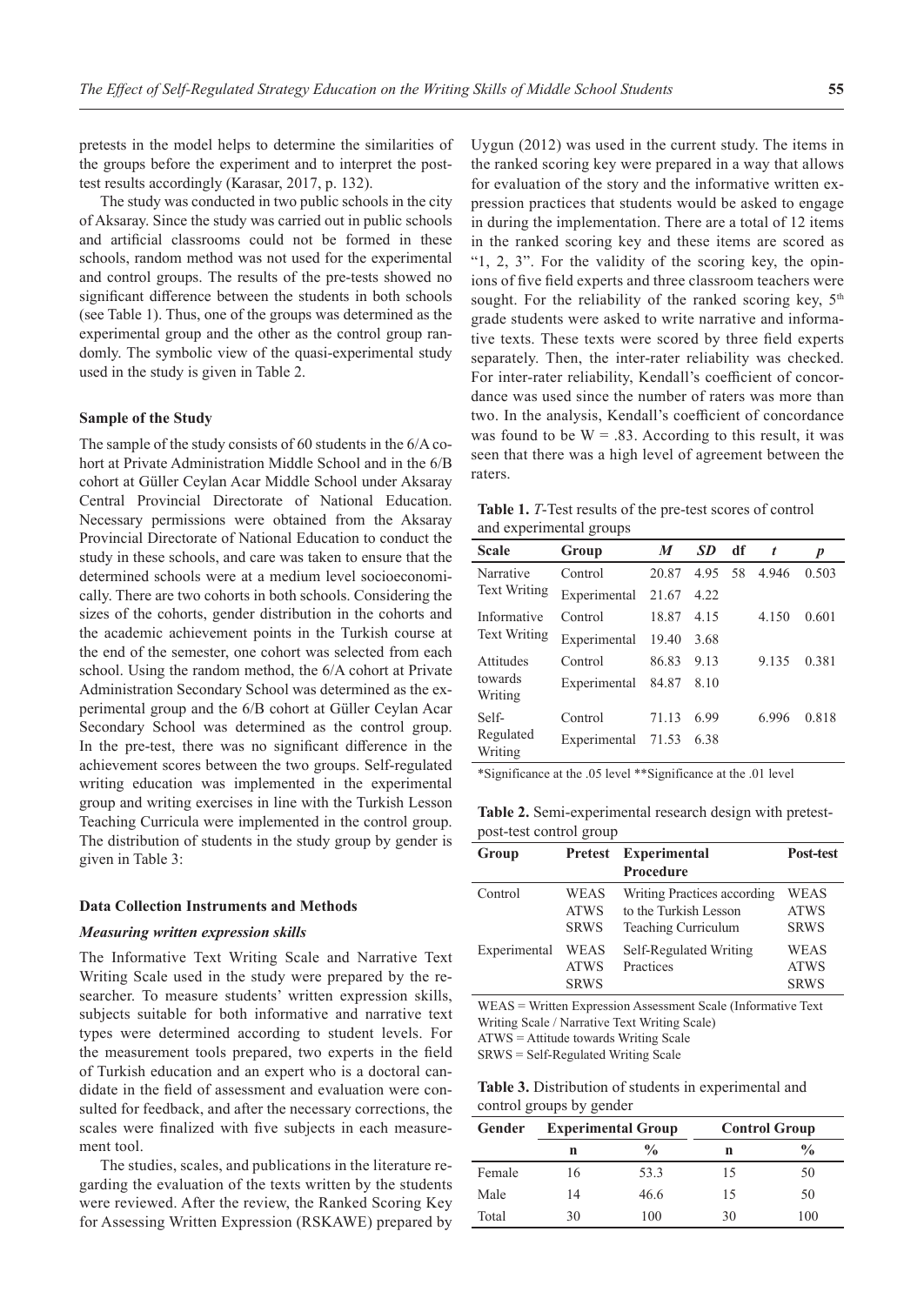#### *Measuring writing attitudes*

The measurement tool developed by Can and Topçuoğlu (2017) was used to determine the effects of self-regulated writing education on students' writing attitudes. In developing the scale, expert opinion was sought after on the draft form consisting of 38 items prepared by the researchers to determine the content validity. Then, to determine the construct validity, exploratory and confirmatory factor analyses were completed. The exploratory factor analysis results showed that the scale is three-dimensional with 23 items consisting of 10 items on "interest", 6 items on "perception" and 7 items on "contribution". The goodness of fit values  $(x^2\text{/sd} = 2.19, \text{ RMSA} = 0.097, \text{ GFI} = 0.75, \text{ SRMR} = 0.091,$  $CFI = 0.79$ , NNFI = 0.76, RMR = 0.071) obtained in the confirmatory factor analysis show that the scale is structurally valid. The Cronbach Alpha coefficient of the scale was found to be 0.891.

#### *Measuring self-regulated writing skills*

The Self-Regulated Writing Scale developed by Müldür (2017) was used to determine students' self-regulation skills for writing. During the development phase of the scale, an exploratory factor analysis was completed to examine the construct validity and factor structure of the scale. As a result of the exploratory factor analysis, it was determined that the scale was three-dimensional with 21 items consisting of 6 items on "effort", 6 items on "monitoring and managing the process", 5 items on "getting help" and 4 items on "generating ideas". The factor loads of 21 items in the scale vary between .41 and .78. It can be said that this is important in terms of showing the representativeness power of the items in the scale. The scale was created as a 5-point Likert scale with the ratings of "I never do: 1", "I rarely do: 2", "I occasionally do: 3", "I often do: 4" and "I always do: 5". After the exploratory factor analysis completed on the scale; a confirmatory factor analysis was completed. It was found that  $\chi$ 2 / df = 290.309  $/ 183 = 1.586$ , RMSEA = 0.044, GFI = 0.916, AGFI = 0.894, CFI =  $0.927$  and NFI = 0.827. The Cronbach Alpha coefficient was calculated to determine the reliability of the scale consisting of 21 items. The internal consistency coefficient for the first sample was calculated as 0.85. As a result, it shows that this scale can be used to evaluate the self-regulation skills of middle school students  $(6-8<sup>th</sup> grade)$ students) for writing.

### **Reliability Analysis of the Scales**

The Cronbach Alpha reliability coefficient was calculated based on the data obtained from the control and experimental groups for the types of scales used in the study. Results of the reliability analysis are given in Table 4.

According to Table 4, the reliability coefficients of the scales are at the desired level and significant ( $\alpha = 0.77$ ,  $\alpha = 0.94$ ,  $\alpha = 0.95$ ,  $\alpha = 0.87$ ; p < 0.01). Accordingly, it can be said that the reliability of the scores obtained from the scales is high.

#### **Data Analysis**

SPSS 24 package program was used to analyze the data. Prior to the analysis of the data according to the problems of the research, the suitability of the data for analysis was examined. For this, the assumption of normality of the data, which is one of the first assumptions, was examined. For this, a Shapiro-Wilk normality test was used. Then, in the second stage, the equivalence of the initial conditions of the groups was examined according to the pre-test results of the control and experimental groups specified in the quasi-experimental design of the research. In the third stage, it was examined whether there was a difference between the posttest scores of the control groups that did not receive the intervention according to the quasi-experimental design of the research. In addition, the differences between the pretest and post-test scores of the experimental groups were examined under separate headings according to the research questions. For this analysis, the difference between means test was conducted for dependent and independent groups. Accordingly, it was examined whether there was a difference as a result of the experimental change between the control and experimental groups. In the continuation of this section, the reliability coefficients of the scales were recalculated according to the results obtained from each scale.

## **Experimental Application Process**

In this study, the effect of self-regulated writing education on informative and narrative writing skills was investigated. Necessary information was provided to teachers and parents before the application. The appropriate cohorts for the application were determined as a result of meetings with the authorities of the institution and the necessary arrangements were made by the practitioner in advance. The application was carried out in 12 weeks with 2 lessons per week. Writing achievement scale (informative text and narrative text writing), writing attitude scale and self-regulated writing scale were applied to both experimental group and control group students before the study. Then, writing strategies in line with self-regulation were applied on narrative texts for 6 weeks, and the story writing scale was applied at the end of 6 weeks. Afterwards, informative text writing strategies were taught in line with learning based on self-regulation, and the informative text writing scale was applied 6 weeks later. The scales applied as a pre-test were applied as a post-test in the same week. The gradual responsibility transfer model has been adopted in the teaching of strategies. The teacher applies the strategies as a role model, and the student observes the implementation of these strategies. In the second stage, the teacher

| <b>Table 4.</b> Cronbach alpha coefficients of the scales |  |
|-----------------------------------------------------------|--|
|-----------------------------------------------------------|--|

| <b>Scale</b>                    | <b>Number</b><br>of Items | <b>Cronbach Alpha</b><br>Coefficient |
|---------------------------------|---------------------------|--------------------------------------|
| Writing Narrative Text          | 12                        | $0.768**$                            |
| Writing Informative Text        | 12                        | $0.937**$                            |
| <b>Attitude Towards Writing</b> | 40                        | $0.945**$                            |
| Self-Regulated Writing          | 23                        | $0.870**$                            |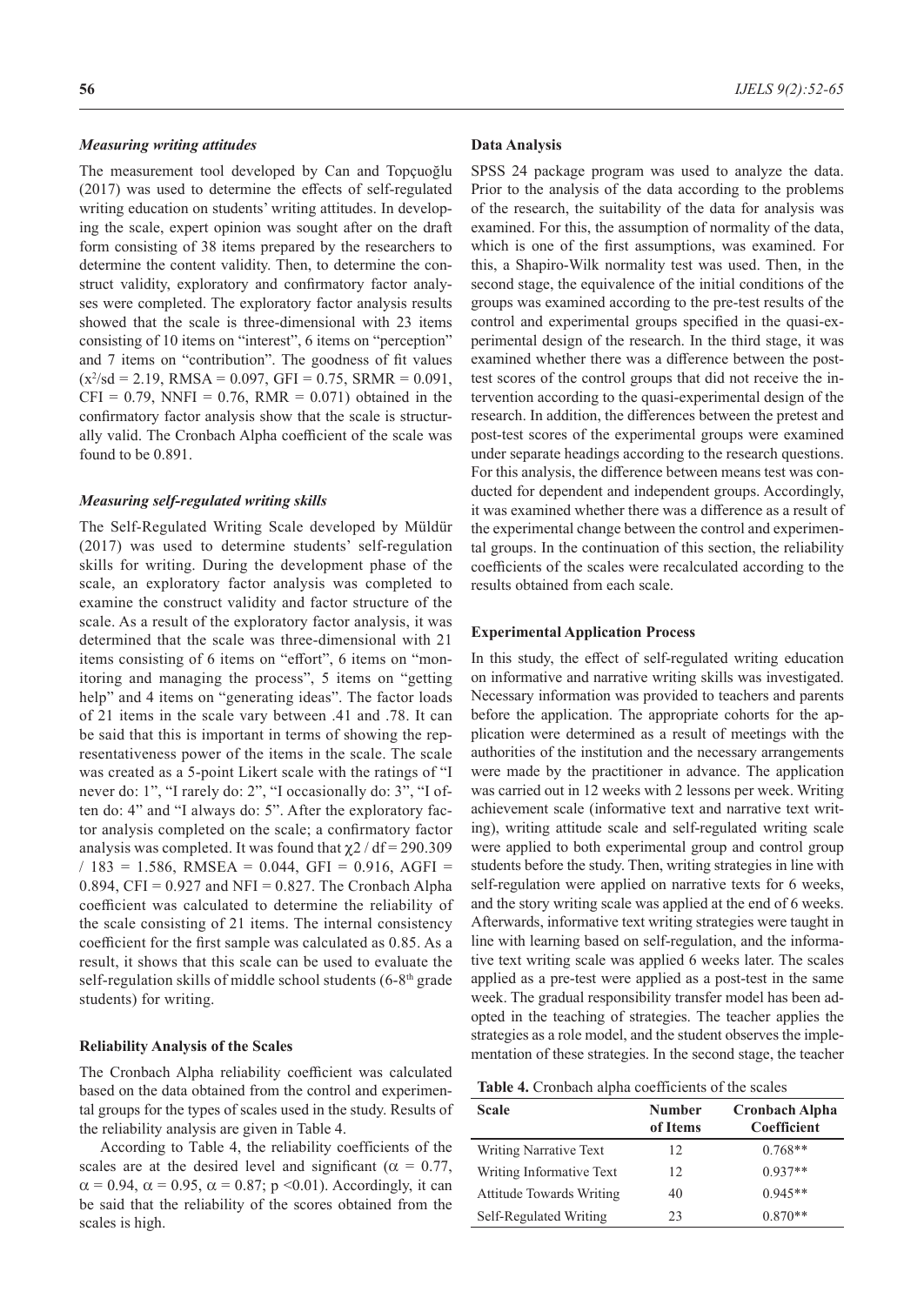observes the student writing texts by using strategies and intervenes if necessary. In the next stage, the student writes a text independently. The teacher only observes the student, and only intervenes when the student asks for help. At this stage, the student takes the responsibility completely.

Before the intervention, a 12-week lesson plan was prepared. Lesson plans were created in line with the gradual skill acquisition model. For the strategies used in the study, reminder graphic organizers containing the strategy steps were created. The education process, which starts with the teacher being a model, is gradually transferred to the student with the purpose of student becoming an independent writer who organizes their own writing process. The reason for choosing this model is that the application steps are compatible with the SRSD teaching model. In order to evaluate the suitability and applicability of the prepared plans to the SRSD teaching model to be tested, the opinions of three expert faculty members were consulted. Then, a pilot application was conducted in the 125. Yıl Middle School in Aksaray city center. As a result of the pilot application, adjustments have been made in the lesson plans, and necessary measures have been taken against possible adversities. In developing the narrative text writing skills in line with the self-regulated strategy development education phases, writing strategies of **SPACE** (**S**etting elements, **P**urpose, **A**ctions, **C**onsequences, **E**motions) and W-W-W, What=2, How=2 (Who is the main character? Who else is in the story?, When does the story take place?, Where does the story take place?, What does the main character do?, What happens when they try to do it?, How does the story end?) were used. In developing the informative text writing skills, **POWER** (**P**lan, **O**rganize, **W**rite, **E**dit, **R**evise) and **PLEASE** (**P**ick, **L**ist, **E**valuate, **A**ctivate, **S**upply, **E**nd, **E**valuate) writing strategies were used. The flow of the lesson plans is structured in line with the steps of the Self-Regulated Strategy Development teaching model (activating preliminary information, discussing the strategy, being a model, supporting, independent performance).

The implementation was conducted by the researcher. In the control group, writing activities in the textbook were applied with traditional methods based on the Turkish Lesson Teaching Curricula.

#### **FINDINGS**

In this section, the assumptions are tested primarily for the analysis of the data. Then, answers were given to the research problems in order.

### **Testing Assumptions**

One of the necessary conditions for using parametric tests as statistical analysis is the normal distribution of the data. For this purpose, the normality of the scores obtained from all scales was tested for both the control and the experimental groups. The results obtained from the Shapiro-Wilk normality analysis are normal for all groups. As a result of the analysis, the TNTW (S-W = 0.924;  $p \le 0.05$ ) in the control group post-test scores, ATWS  $(S-W = 0.910; p$ <0.05) in the experimental group pre-test scores, and TITW

 $(S-W = 0.906; p < 0.05)$  and SRWS  $(S-W = 0.907; p < 0.05)$ in the experimental group post-test scores were found to be significant. In all the remaining groups, the scores are not significant. The distribution of scale scores is normal for groups that do not show significant results. Shapiro-Wilk and Kolmogorov-Smirnov normality tests are very strict/conservative tests. In small samples, they may show the distribution as an abnormal distribution. Therefore, it is beneficial to use a second distribution control measure. For this, the skewness and kurtosis values of the distribution are examined. The fact that the coefficients of skewness and kurtosis are between  $-1$  and  $+1$  is a proof that these distributions are normal (Tabachnick & Fidell, 2013). Accordingly, the skewness and kurtosis coefficients of the scale scores for all groups are given in Table 5.

When Table 5 is examined, it is seen that the skewness and kurtosis coefficients of the scale scores for all groups are between the values of -1 and +1. Accordingly, it can be said that the scale scores for all groups are normally distributed. Therefore, all statistical analyses completed are parametric.

In addition, the assumption of homogeneity of variances of control and experimental groups for all scales was examined and Levene test results are given in Table 6.

When Table 6 is examined, the assumption of homogene-ity of the variances of the control and experimental groups was met for all scales (*p*> .05).

| <b>Groups</b> | <b>Tests</b> | <b>Scales</b> | <b>Skewness</b> | <b>Kurtosis</b> |
|---------------|--------------|---------------|-----------------|-----------------|
| Control       | Pretest      | <b>TNTW</b>   | 0.329           | $-0.869$        |
|               |              | <b>TITW</b>   | 0.644           | $-0.067$        |
|               |              | <b>ATWS</b>   | $-0.445$        | $-0.974$        |
|               |              | <b>SRWS</b>   | 0.188           | $-0.410$        |
|               | Post-test    | <b>TNTW</b>   | 0.602           | $-0.721$        |
|               |              | <b>TITW</b>   | 0.807           | 0.242           |
|               |              | <b>ATWS</b>   | $-0.520$        | $-0.153$        |
|               |              | <b>SRWS</b>   | $-0.775$        | 0.915           |
| Experiment    | Pretest      | <b>TNTW</b>   | 0.096           | $-0.550$        |
|               |              | <b>TITW</b>   | 0.826           | 0.317           |
|               |              | <b>ATWS</b>   | $-0.523$        | $-0.046$        |
|               |              | <b>SRWS</b>   | $-0.231$        | $-0.232$        |
|               | Post-test    | <b>TNTW</b>   | $-0.073$        | 0.568           |
|               |              | <b>TITW</b>   | $-0.012$        | 0.068           |
|               |              | <b>ATWS</b>   | $-0.226$        | $-0.179$        |
|               |              | <b>SRWS</b>   | $-0.561$        | $-0.009$        |

**Table 5.** Skewness and kurtosis coefficients of the scale scores for all groups

\*Significance at the 0.05 level \*\*Significance at the 0.01 level

**Table 6.** Levene's test for equality of variance results

| <b>Tests</b> | <b>Levene's Test for Equality of Variance</b> | p     |
|--------------|-----------------------------------------------|-------|
| <b>TNTW</b>  | 0.999                                         | 0.322 |
| <b>TITW</b>  | 0.409                                         | 0.525 |
| <b>ATWS</b>  | 0.676                                         | 0.414 |
| <b>SRWS</b>  | 0.340                                         | 0.562 |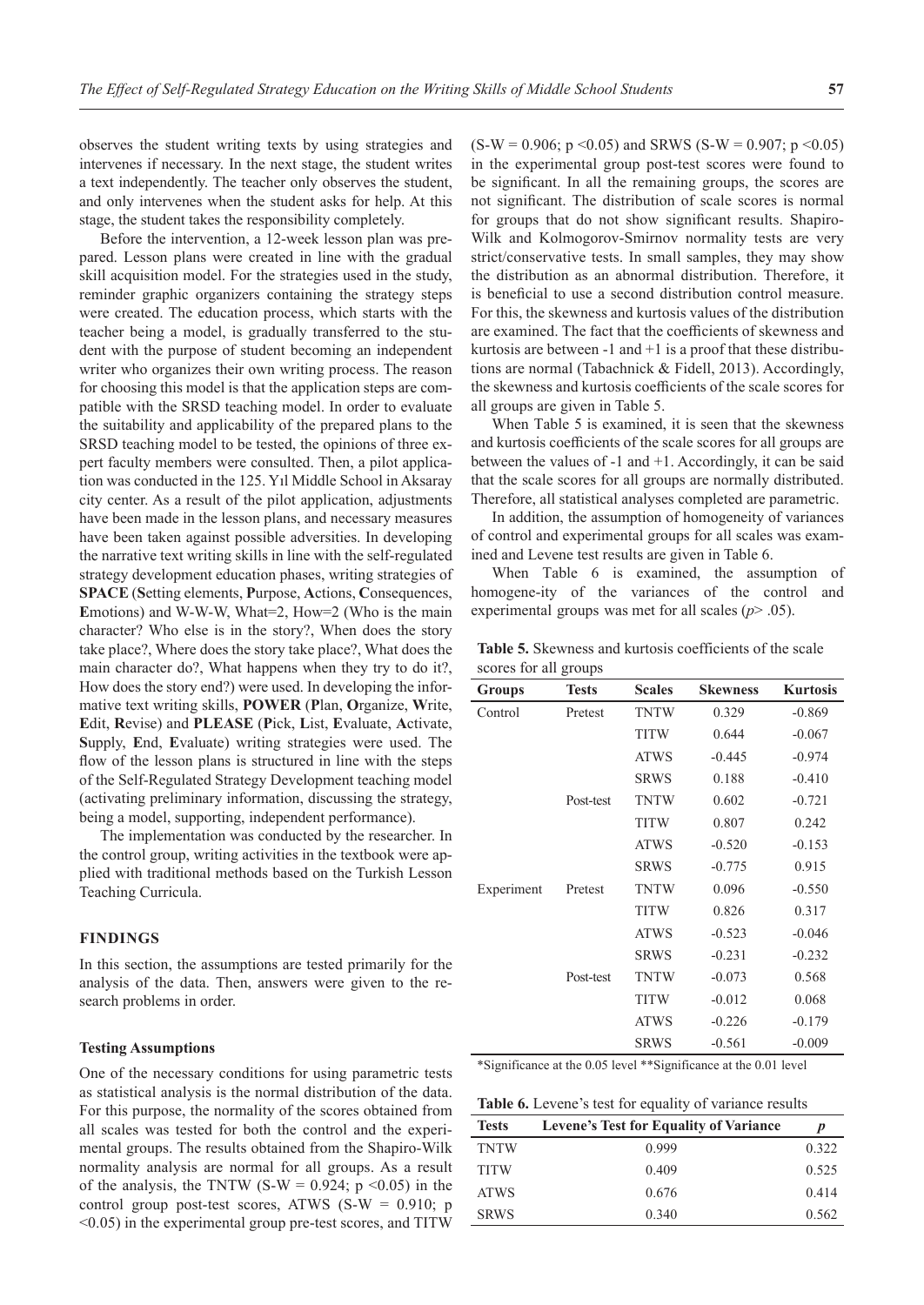In the second stage, it was examined whether there was a significant difference between the pre-test scores of the control and experimental groups for each scale. The results are given in Table 1.

In Table 1, it is seen that there is no significant difference between the pre-test scores of the control and experimental groups for each scale ( $t = 4.946$ ,  $t = 4.150$ ,  $t = 9.135$ ,  $t =$ 6.996; *p*> .05). Accordingly, it can be said that the initial conditions of the control and experimental groups for the research design are equivalent.

In the third stage, it was investigated whether there was a difference between the pre-test and post-test scores of the control group, which did not receive any intervention, for each scale, and whether there was a significant difference between the pre-test and post-test scores of the experimental groups according to the research questions of the study. Each research problem is given under separate headings.

*1. Is there a significant difference in the achievement scores of written expression skills (general) in favor of the experimental group between the students who were in the self-regulated writing education group and the students in the teaching writing with traditional methods in line with the Turkish Lesson Teaching Curriculum?*

The results on whether there is a significant difference in favor of the experimental group between the pre-test and posttest scores of the control and experimental groups according to the scale of written expression skills are shown in Table 7.

According to the results provided in Table 7, there is no significant difference between the pre-test and post-test scores of the control group in the written expression skills scale  $(t = -1.454; p > .05)$ . However, there is a significant difference between the pretest and post-test scores of the experimental group in favor of the experimental group  $(t = -10.537; p < 0.01)$ . Thus, self-regulated writing activities caused a significant increase in the written expression skills scores in the experimental group. In other words, the strategy teaching performed in alignment with the Self-Regulated Strategy Development teaching model increases students' writing performance.

## *1.1. Is there a significant difference in favor of the experimental group between the achievement scores in narrative text writing?*

Table 8 shows the results on whether there is a significant difference in favor of the experimental group between the pre-test and post-test scores in the narrative text writing scale of the control group in which writing activities were performed according to the Turkish Lesson Teaching Curriculum, and the experimental group in which strategy teaching was performed with the SRSD teaching model.

The results in Table 8 show that there is no significant difference between the control group pretest and post-test scores in the informative text writing subscale  $(t = -1.087)$ ; *p*> .05). However, there is a significant difference between the pretest and post-test scores of the experimental group in favor of the experimental group ( $t = -6.425$ ;  $p \le 01$ ). Accordingly, conducting self-regulated writing activities caused a significant increase in the scores of narrative text writing in the experimental group. Therefore, it can be said that the SRSD model is effective on students' story-writing skills. After the experimental process, it was observed that the students created longer and more qualified texts containing story elements.

## *1.2. Is there a significant difference in favor of the experimental group between the achievement scores in writing informative texts?*

The results on whether there is a significant difference in favor of the experimental group between the pretest and post-test scores of the control and experimental groups in the informative text writing subscale are shown in Table 9.

According to Table 9, there is no significant difference between the pretest and post-test scores of the control group in the informative text writing subscale  $(t = -1.490; p > 0.05)$ . However, there is a significant difference between the pretest and post-test scores of the experimental group in favor of the experimental group ( $t = -10.914$ ;  $p < 01$ ). Accordingly, conducting self-regulated writing activities caused a significant increase in the scores of informative text writing in the experimental group. It is seen that the experimental procedure

| Table 7. Results on the first problem of the study |  |  |  |  |  |
|----------------------------------------------------|--|--|--|--|--|
|----------------------------------------------------|--|--|--|--|--|

| <b>Scale</b>              | Group      | Test      | M     | <b>SD</b> | df |           |           |
|---------------------------|------------|-----------|-------|-----------|----|-----------|-----------|
| Written Expression Skills | Control    | Pretest   | 39.73 | 8.18      | 58 | $-1.454$  | 0.151     |
|                           |            | Post-test | 42.83 | 8.32      |    |           |           |
|                           | Experiment | Pretest   | 41.07 | 6.92      |    | $-10.537$ | $0.000**$ |
|                           |            | Post-test | 60.50 | 7.35      |    |           |           |

\*Significance at the .05 level \*\*Significance at the .01 level

| Group      | Test      | M     | <b>SD</b> | df |          |           |
|------------|-----------|-------|-----------|----|----------|-----------|
| Control    | Pretest   | 20.87 | 4.94      | 58 | $-1.087$ | 0.281     |
|            | Post-test | 22.23 | 4.78      |    |          |           |
| Experiment | Pretest   | 21.67 | 4.22      |    | $-6.425$ | $0.000**$ |
|            | Post-test | 30.83 | 6.57      |    |          |           |
|            |           |       |           |    |          |           |

\*Significance at the .05 level \*\*Significance at the .01 level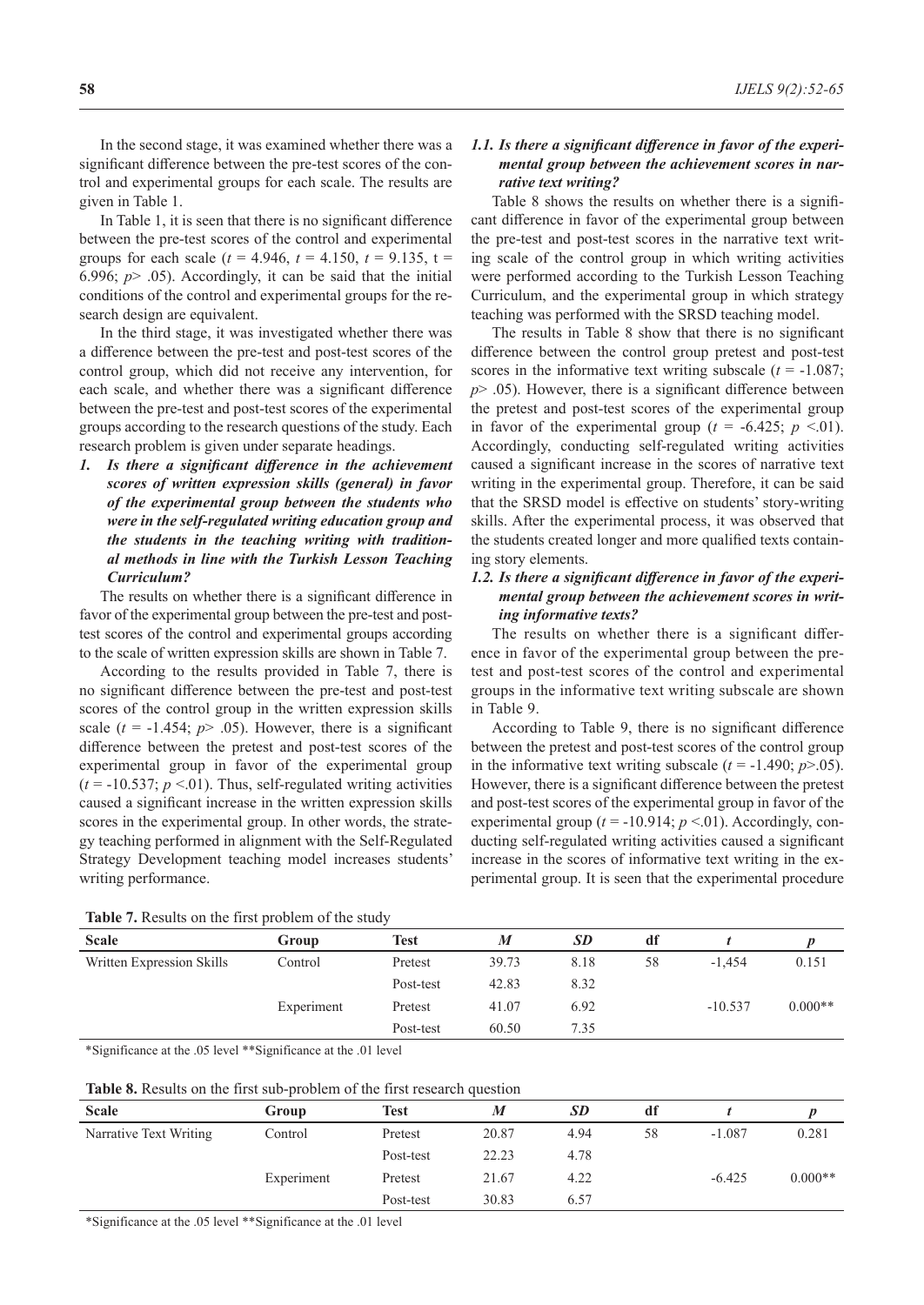implemented has a great effect on students' informative text writing skills.

*2. Is there a significant difference in the achievement scores of attitudes towards writing in favor of the experimental group between the students who were in the self-regulated writing teaching group and the students in the teaching writing with traditional methods in line with the Turkish Lesson Teaching Curriculum?*

The results on whether there is a significant difference in the attitude towards writing scale in favor of the experimental group between the control group in which writing activities were performed according to the Turkish Lesson Teaching Curriculum and the experimental group in which SRSD writing activities were carried out are shown in Table 10.

According to Table 10, there is no significant difference between the pre-test and post-test scores of the writing attitude scale in the control group ( $t = 1.538$ ;  $p > .05$ ). However, there is a significant difference between the pretest and post-test scores of the experimental group in favor of the experimental group ( $t = -6.720$ ;  $p < 01$ ). Accordingly, conducting self-regulated writing activities caused a significant increase in the attitude scores towards writing in the experimental group. Based on the data, it can be said that the strategies employed by the SRSD teaching model contribute to students' development of positive attitudes towards writing.

*3. Is there a significant difference in the achievement scores of self-regulated writing skills in favor of the experimental group between the students who were in the self-regulated writing education group and*

## *the students in the teaching writing with traditional methods in line with the Turkish Lesson Teaching Curriculum?*

The results on whether there is a significant difference in favor of the experimental group between the pre-test and post-test scores of the control and experimental groups in the self-regulated writing scale are shown in Table 11.

According to Table 11, there is no significant difference between the pre-test and post-test scores of the control group in the self-regulated writing scale ( $t = 1.574$ ;  $p > .05$ ). However, there is a significant difference between the pretest and post-test scores of the experimental group in favor of the experimental group ( $t = -6.458$ ;  $p \le 01$ ). Accordingly, conducting self-regulated activities caused a significant increase in self-regulated writing scores in the experimental group. Based on the data, it can be said that teaching writing strategy in line with the SRSD teaching model also contributes to the development of students' self-regulation skills (goal setting, self-assessment, self-teaching, self-empowerment, description, managing the writing environment).

## **DISCUSSION AND CONCLUSIONS**

This study aimed to determine whether there is a difference in writing achievement levels, attitudes towards writing, awareness of metacognitive writing skills and self-regulated writing skills of students who receive self-regulated writing education and students who receive education according to the current Turkish Lesson Teaching Curriculum.

According to the findings obtained from the research, in the experimental group where Self-Regulated Strategy

| <b>Scale</b>             | Group      | <b>Test</b> | M     | SD   | df |           |           |
|--------------------------|------------|-------------|-------|------|----|-----------|-----------|
| Informative Text Writing | Control    | Pretest     | 18.87 | 4.15 | 58 | $-1.490$  | 0.142     |
|                          |            | Post-test   | 20.60 | 4.83 |    |           |           |
|                          | Experiment | Pretest     | 19.40 | 3.68 |    | $-10.914$ | $0.000**$ |
|                          |            | Post-test   | 29.67 | 3.60 |    |           |           |

**Table 9.** Results on the second sub-problem of the first research problem

\*Significance at the 0.05 level \*\*Significance at the 0.01 level

**Table 10.** Results on the second question of the study

| <b>Scale</b>             | Group      | Test      | M     | <b>SD</b> | df |          |           |
|--------------------------|------------|-----------|-------|-----------|----|----------|-----------|
| Attitudes toward Writing | Control    | Pretest   | 86.83 | 9.13      | 58 | 1.538    | 0.130     |
|                          |            | Post-test | 83.16 | 9.33      |    |          |           |
|                          | Experiment | Pretest   | 84.87 | 8.09      |    | $-6.720$ | $0.000**$ |
|                          |            | Post-test | 97.53 | 6.40      |    |          |           |
|                          |            |           |       |           |    |          |           |

\*Significance at the 0.05 level \*\*Significance at the 0.01 level

### **Table 11.** Results on the third question of the study

| <b>Scale</b>           | Group      | <b>Test</b> | M     | <b>SD</b> | df |          |           |
|------------------------|------------|-------------|-------|-----------|----|----------|-----------|
| Self-Regulated Writing | Control    | Pretest     | 71.13 | 6.99      | 58 | .574     | 0.121     |
|                        |            | Post-test   | 67.80 | 9.25      |    |          |           |
|                        | Experiment | Pretest     | 71.53 | 6.38      |    | $-6.458$ | $0.000**$ |
|                        |            | Post-test   | 86.73 | 11.20     |    |          |           |

\*Significance at the .05 level \*\*Significance at the .01 level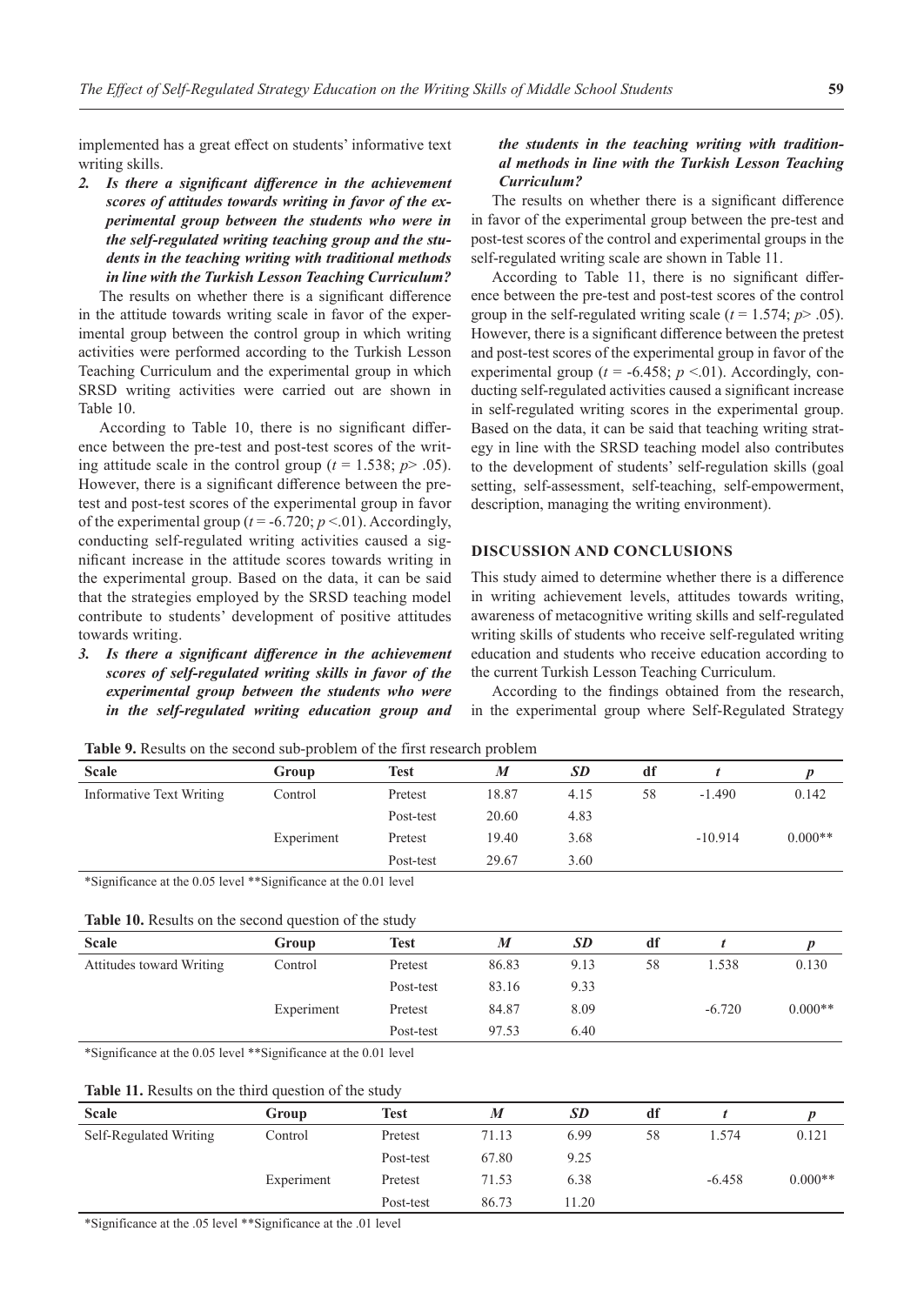Development teaching was implemented, PLEASE and POWER strategies used in the writing of informative texts and the SPACE and W-W-W, What  $= 2$ , How  $= 2$  strategies used in writing narrative texts are effective in the development of writing skills. When the literature is examined, it is seen that self-regulated learning activities positively affect the narrative writing skills (Can, 2016; Glaser & Brunstein, 2007; Harris et al., 2006; Saddler et al., 2004; Saddler, 2006; Saddler & Asaro, 2007; Tracy et al., 2009; Uygun, 2012; Zumbrunn, 2010; Zumbrunn & Bruning, 2013), informative, persuasive and argumentative writing skills (Berry & Mason, 2012; Çağlayan Dilber, 2014; De La Paz, 1999; De La Paz & Graham, 2002; De La Paz & Graham, 1997; Eissa, 2009; Graham et al., 2005; Harris et al., 2006; Mason et al., 2006; Mason & Shriner, 2008; Müldür, 2017; Sexton et al., 1998; Sperger, 2010; Uygun, 2012; Welch, 1992). It is seen that the strategies shaped by SRSD are utilized by using different methods, with different working groups and for different purposes. It can be said that SRSD model is effective in developing writing skills, and the findings obtained from studies support the findings of this study.

In studies conducted, it has been determined that the writing approach based on self-regulation is effective on the writing success of both students with learning difficulties and normal students, and that students write more coherent, quality, and longer texts.  $380$  students at the  $8<sup>th</sup>$  grade level participated in the study conducted by Festas et al. (2015) in six middle schools. Before the intervention, the experimental group teachers were trained in line with the self-regulated strategy. In experimental schools, training on self-regulated strategies for composition writing were provided in 45-minute sessions for three months. Writing activities were carried out in the control groups according to the current curriculum. It was observed that the experimental group students had more gains according to the assessment and evaluation processes performed after the intervention. In a study conducted by Can (2016) with students in  $4<sup>th</sup>$  grade, it was found self-regulated strategy-based education contributed positively to students' status and levels of including story elements, writing attitudes, and writing self-efficacy. Çağlayan Dilber (2014), in their study aiming to improve the use of text elements, length, coherence and consistency in the argumentative texts produced by middle school students found that argumentative writing strategies of ESOP and GERB were effective in students' levels of creating argumentative text elements. Fischer (2002) examined the contribution of self-regulated education in the classroom environment to students' writing skills. The interviews with the students and teachers, the observations made by the researcher and the compositions written by students during the education process showed that the education provided was effective. In the study conducted by Sexton et al. (1998), 6 students from  $5<sup>th</sup>$  and  $6<sup>th</sup>$  grades were taught planning and writing strategy using SRSD teaching. The results of the study revealed that SRSD teaching was effective in improving students' writing performance and ensuring permanence. In a study conducted by Müldür & Yalçın (2019), it was determined that self-regulated writing education has a wide effect on developing informative text writing skills.

There are also meta-analysis studies that reveal that SRSD is a strong teaching approach in writing education (Graham, 2006; Graham & Harris, 2003; Graham et al., 2012; Rogers & Graham, 2008; Yalçın & Karadeniz, 2016). Studies show that there is a high level of relationship between students' self-regulation skills and writing success. There are many reasons why the SRSD teaching approach is effective in writing education. This approach combines the stages that should be followed in the writing process (planning, drafting, correction and evaluation), self-regulation strategies (goal setting, self-observation, self-teaching, and self-reinforcement), and writing strategies (Festas et al., 2015; Harris & Graham, 2009; Harris et al., 2009). According to Harris et al. (2002), one of the aims of the SRSD is to be effective in the development of writing skills by making the use of strategies automatic, routine, and flexible. In line with this approach, the steps applied in the writing process can be combined, changed, rearranged, or repeated according to the needs of the student. With the SRSD teaching steps (activating prior knowledge, discussing strategy, modeling, memorizing strategy, supporting strategy, independent performance), students learn planning and self-regulation skills necessary for organizing writing practices, better understanding the writing process, and using the taught strategy (Graham et al., 2005). The multifaceted nature of the teaching approach makes it effective in developing students' academic skills. A critical feature of this approach is that teachers encourage students' writing mastery and help students become independent authors through modeling (De La Paz & Graham, 2002).

In this study, it was determined that SRSD teaching was effective in developing positive attitudes in students towards writing. Attitude towards writing, which is a high-level skill, is one of the important factors in achieving the writing skill. Therefore, different methods, techniques and strategies should be used in developing students' attitudes towards writing. It is seen that the studies focusing on SRSD education are effective in improving the attitude towards writing (Balsomo, 2019; Fischer, 2002; Graham & Harris, 2005; Harris et al., 1998; Uygun, 2012; Welch, 1992; Zumbrunn, 2010). It is seen that the findings obtained from this study are in alignment with the literature. Students with self-regulation skills have high interest and motivation for learning because they believe they can achieve their own personal development (Yalçın & Karadeniz, 2016). According to Harris, Schmidt and Graham (1997), one of the purposes of teaching self-regulation skills to students is to develop a positive attitude towards writing. Considering the problems such as negative attitude towards writing and writing anxiety, it is understood that approaches towards teaching writing should be made more systematically and different methods, techniques and strategies should be used in teaching writing. Students who develop self-regulation skills and writing skills with self-regulated education perceive themselves as self-efficacious in writing and their attitudes towards writing also change positively.

Self-regulated learning is an essential element for lifelong learning, and it is a process in which the student controls,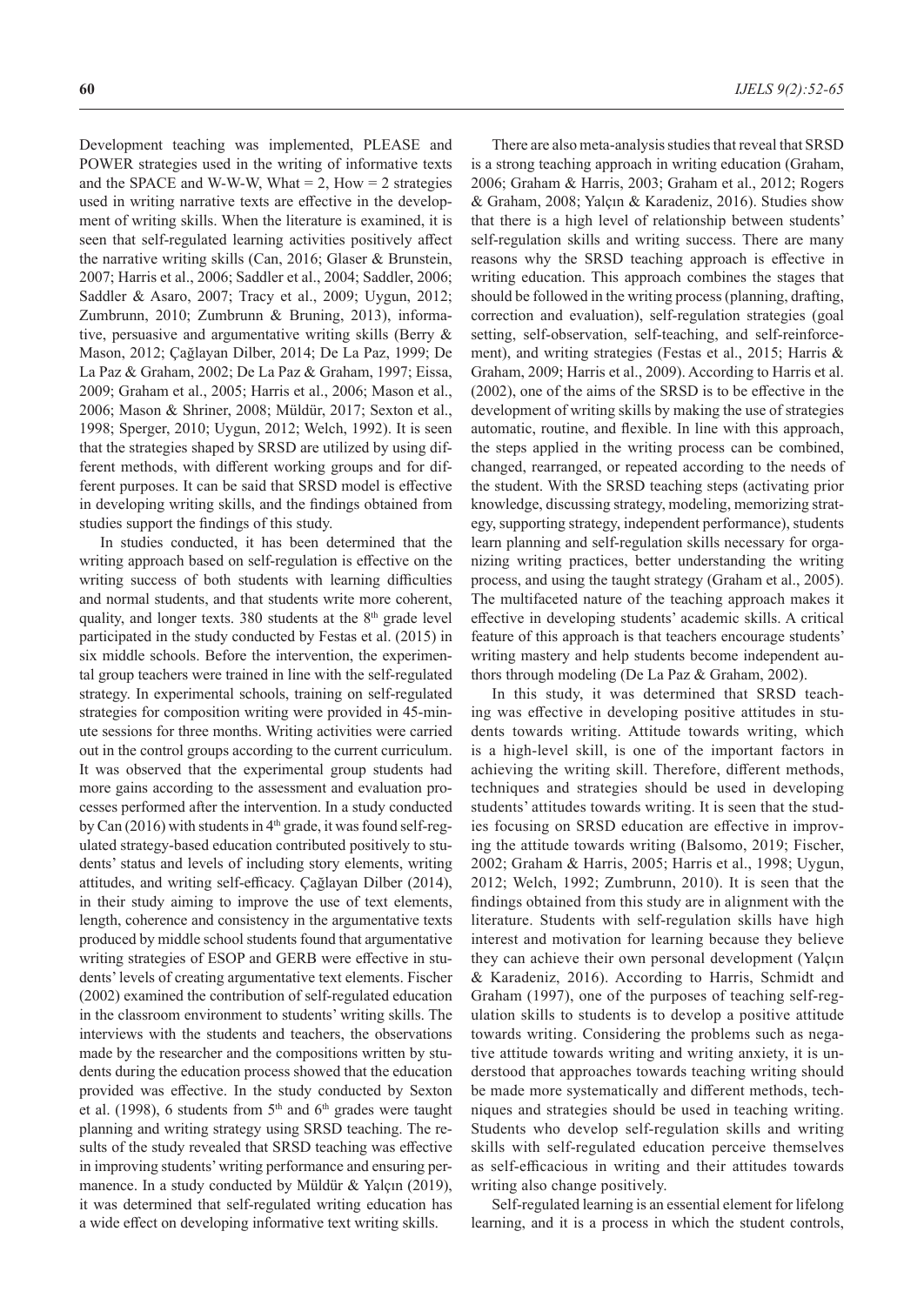monitors and influences his/her own thinking process that requires knowledge and skills (Dabbagh & Kitsantas, 2012). The SRSD teaching approach also aims to equip students with the skills they need to acquire for lifelong learning. SRSD is designed for students to be fluent, independent, self-regulated, goal-oriented learners (Grahamet et al., 1992). According to the findings of the present study, the activities conducted in line with the SRSD is effective on self-regulation skills. Studies in the field show that self-regulation skills can be partially improved with educational interventions (Dignath et al., 2008; Aydın & Atalay, 2015). Fischer (2002) and Müldür and Yalçın (2019) revealed that writing-instruction practices that support self-regulation skills at secondary school level are successful in improving students' self-regulation skills in the field of writing. Studies in the relational screening model that examine the relationship between self-regulation and writing skills also show that there is a high level of relationship between these two variables (Gouin, 2012; Sieben, 2013; Soureshjani, 2011; Yalçın & Karadeniz, 2016). Soureshjani (2011) found that students with high self-regulation skills exhibit high performance in the essay writing task, while students with lower self-regulation skills show poor performance in the same writing task. These studies show that self-regulation skills are a significant predictor of writing skills and support the findings of the present study.

Self-regulated learning is among the  $21<sup>st</sup>$  century skills. The need to improve self-regulated learning is felt even more in this period we live. Because of the Covid 19 pandemic, which continues to negatively affect all aspects of life in the world, it was the first time that education was affected in such a large, global scale. Educational institutions at all levels, from preschool to higher education, started to be adversely affected by this situation. Due to the closure of educational institutions and quarantine days, education is continued and supported from digital platforms at homes. There have been many difficulties in children's access to education. This situation makes parents and students anxious. This process shows us that gaining self-regulation skills is of vital importance because individuals with self-regulation are successful people who are aware of their responsibilities and can organize or control their own lives (Aydın et al., 2013). Self-regulated students manage their own learning processes and effectively use resources that can help the learning process. Self-regulated students are individuals who can learn on their own, motivate themselves cognitively in line with their determined working principles, and have lifelong learning skills.

## **REFERENCES**

- Adıgüzel, A., & Orhan, A. (2017). The relation between English learning students' levels of self-regulation and metacognitive skills and their english academic achievements. *Journal of Education and Practice, 8*(9), 115-125.
- Aktan, S. (2012). *The relationship between elementary school students' academic achievements and their self-regulated learning skills, motivations and teach-*

*ers' instructional styles* [Unpublished Doctoral Thesis]. Balıkesir University, Institute of Social Sciences, Balıkesir.

- Almazloum, M. (2018). *A mixed methods study: The impact of self-regulated learning on L2 writing and strategy use.* (Publication No. 5355) [Doctoral Thesis, The University of Western Ontario]. Electronic Thesis and Dissertation Repository. https://ir.lib.uwo.ca/etd/5355
- Altun, S. (2005). *The ability of students' self-regulation-based learning strategies and perceptions of self-efficacy to predict mathematical success according to learning styles and gender* [Unpublished Doctoral Thesis]. Yıldız Technical University Institute of Social Sciences, İstanbul.
- Aregu, B. (2013). Enhancing self-regulated learning in teaching spoken communication: does it affect speaking efficacy and performance? *Electronic Journal of Foreign Language Teaching, 10*(1), 96-109.
- Arsal, Z. (2010). The effects of diaries on self-regulation strategies of preservice science teachers. *International Journal of Environmental & Science Education, 5*(1), 85-103.
- Arslan, A. (2008). *The effects of cooperative learning on achievement, retention, self efficacy beliefs, and self regulation skills* [Unpublished Doctoral Thesis]. Hacettepe University, Ankara.
- Arslantas, S., & Kurnaz, A. (2017). The effect of using self-monitoring strategies in social studies course on self-monitoring, self-regulation and academic achievement. *International Journal of Research in Education and Science (IJRES), 3*(2), 452-463. DOI: 10.21890/ ijres.327905
- Aydın, S., Keskin, M.Ö., & Yel, M. (2013). Turkish adaptation of the self-regulation questionnaire: A study on validity and reliability. *TURJE Turkish Journal of Education, 3*(1), 24-33.
- Aydın, S.,& Atalay, T. D. (2015). *Öz- düzenlemeli öğrenme.* Ankara: Pegem Akademi.
- Bandura, A. (2000). *I processi di mediazione tra l'autoefficacia e i suoi effetti*. Trento: Erickson.
- Bal, M. (2018). Investigation on the 21st century skills of Turkish language course. *Turkish Studies, 13*(4), 49-64.
- Balsamo, A. M. (2019). *Effects of self-regulated strategy development on the writing performance and sense of self-efficacy of postsecondary english language learners* [Unpublished Master of Arts Thesis]. University of Toronto.
- Bayat, N. (2019). Yazma modelleri. N. Bayat (Ed.), *Yazma ve eğitimi* içinde (s.9–46). Ankara: Anı Yayıncılık.
- Berry, A. B., & Mason, L. H. (2012). The effects of self-regulated strategy development on the writing of expository essays for adults with written expression difficulties preparing for the GED. *Remedial and Special Education*, *33*(2), 124-136.
- Cabı, E., & Yalın, H.İ. (2011).The effect of blended learning based on self-regulated on students' motivation. *Journal of Educational Technology Theory and Practice (ETTP), 1*(1), 125-141.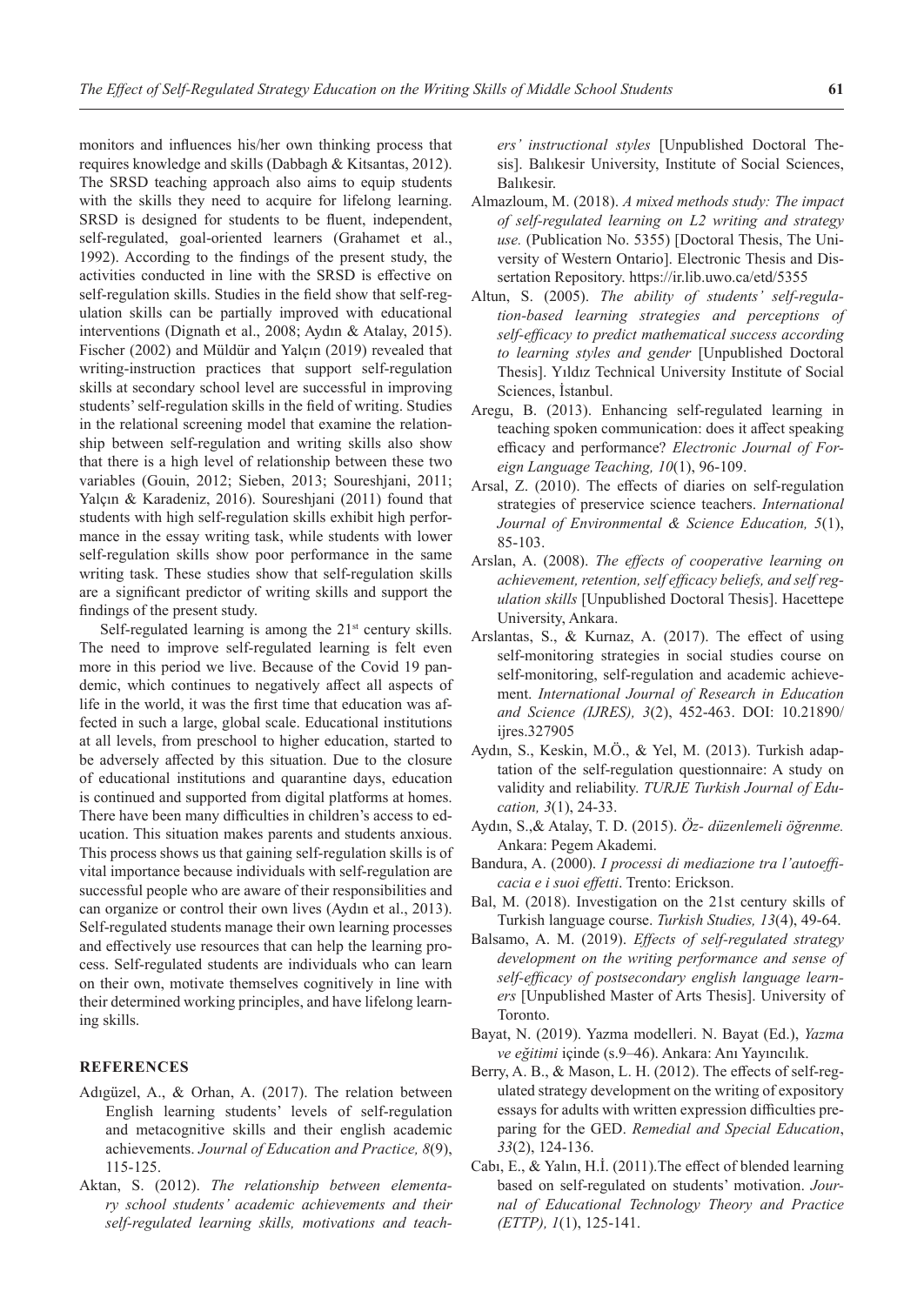- Can, B. (2016). *The effect of education model based on self-regulated strategy development on improving story writing skills* [Unpublished Doctoral Thesis]. Gazi University, Ankara.
- Can, E., & Topçuoğlu Ünal, F. (2017). Attitude scale towards writing for secondary school students: The study of validity and reliability. *International Journal of Languages' Education and Teaching, 5*(3), 203-212.
- Celikkaleli, O., & Yildirim, K.(2015). Adaptation of perceived self-regulatory efficacy scale for writing into Turkish language. *International Online Journal of Educational Sciences, 7(4),* 223 – 236, DOI: http://dx.doi. org/10.15345/iojes.2015.04.015
- Cera, R., Mancini, M., & Antonietti, A. (2013). Relationships between metacognition, self-efficacy and self-regulation in learning. *Journal of Educational Cultural and Psychological Studies (ECPS Journal), 7,* 115-141.
- Chalk, J. C., Hagan-Burke, S., & Burke, M. D. (2005). The effects of self-regulated strategy development on the writing process for high school student with learning disabilities. *Learning Disability Quarterly, 28*, 75-87.
- Çağlayan Dilber, N. (2014). *The effect of self regulated strategy development model on secondary school students› argumentative texts* [Unpublished Doctoral Thesis]. Ankara University, Ankara.
- Dabbagh N., & Kitsantas, A. (2012). Personal learning environments, social media, and self-regulated learning: A natural formula for connecting formal and informal learning. *Internet and Higher Education*, *15*, 3-8.
- De La Paz, S., & Graham, S. (1997). Strategy instruction in planning: Effects on the writing performance and behavior of students with learning difficulties. *Exceptional Children*, *63*(2), 167-181.
- De La Paz, S. (1999). Self-regulated strategy ınstruction in regular education settings: Improving outcomes for students with and without learning disabilities. *Learning Disabilities Research and Practice*, *14*, 92-106.
- De La Paz, S. (2001). Stop and dare: A persuasive writing strategy. *Intervention in School* and Clinic, *36*(4), 234-243.
- De La Paz, S., & Graham, S. (2002). Explicitly teaching strategies, skills, and knowledge: Writing instruction in middle school classrooms. *Journal of Educational Psychology*, *94*(4), 687-698.
- Dent, A. L., & Koenka, A. C. (2016). The relation between self-regulated learning and academic achievement across childhood and adolescence: A meta-analysis. *Educational Psychology Review, 28*(3), 425–474. https:// doi.org/10.1007/s10648-015-9320-8
- Dignath, C., Buettner, G., & Langfeldt, H. (2008). How can primary school students learn self-regulated learning strategies most effectively? A meta-analysis on self-regulation training programmes. *Educational Research Review, 3,* 101–129.
- Dilidüzgün, Ş. (2020). *Süreç ve tür odaklı okuma ve yazma eğitimi.* Ankara: Anı Yayıncılık.
- Dirkes, M. Ann. (1985). Metacognition: students in charge of their thinking. *Roeper Review, 8,* 96–100.
- Doostian, Y., Fattahi, S., Goudini, A.A., A'zami, Y., Massah, O., & Daneshmand, R. (2014). The effectiveness of self-regulation in students' academic achievement motivation. *Research Papers, 4*(2), 237-246.
- Dursun-Sürmeli, Z., & Ünver, G. (2017). The relationship between mathematics achievement, self-regulated learning strategies, epistemological beliefs and academic self-concept. *Turkish Journal of Computer andMathematics Education, 8*(1), 83-102.
- Eissa, M. A. (2009). The effectiveness of a program based on self-regulated strategy development on the writing skills of writing-disabled secondary school students. *Electronic Journal of Research in Educational Psychology*, *17(1),* 2-24.
- El-Sakka, S. M. F. (2016). Self-regulated strategy instruction for developing speaking proficiency and reducing speaking anxiety of Egyptian university students. *English Language Teaching, 9*(12), 22-33.
- Escorcia, D., Passerault, J. M., Ros, C., & Pylouster, J. (2017). Profiling writers: Analysis of writing dynamics among college students. *Metacognition and Learning, 12*(2), 233–273. http://dx.doi.org/10.1007/s11409-016- 9166-6.
- Festas, I., Oliveira, A. L, Rebelo, J. A., Damião, M. H., Harris, K., & Graham, S. (2015). Professional development in self-regulated strategy development: Effects on the writing performance of eighth grade Portuguese students. *Contemporary Educational Psychology, 40,* 17-27.
- Fischer, K. L. (2002). *Learning to write in elementary school: development of self-regulated writing in six young writers* [Unpublished Doctoral Thesis]. University of Maryland College Park.
- Glaser, C., & Brunstein, J. C. (2007). Improving fourthgrade students' composition skills: Effects of strategy instruction and self-regulation procedures, *Journal of Educational Psychology*, *99*(2), 297-310.
- Glogger, I., Schwonke, R., Holzäpfel, L., Nückles, M., & Renkl, A. (2012). Learning strategies assessed by journal writing: Prediction of learning outcomes by quantity, quality, and combinations of learning strategies. *Journal of educational psychology*, *104*(2), 452.
- Gouin, R. D. (2012). *The relationship between learning self-regulation skills and improved performance in reading and language arts for middle school students* [Unpublished Doctoral Thesis]. Walden University, United States.
- Graham, S., Harris, K.R., & Reid, R. (1992). Developing self-regulated learners. *Focus on Exceptional Children, 24,* 1-16.
- Graham, S., Harris, K. R., & Mason, L. (2005). Improving the writing performance, knowledge, and self-efficacy of struggling young writers: The effects of self-regulated strategy development. *Contemporary Educational Psychology, 30*(2), 207-241.
- Graham, S., & MacArthur, C. (1988). Improving learning disabled students' skills at revising essays produced on a word processor: Self-instructional strategy training. *Journal of Special Education, 22*, 133-152.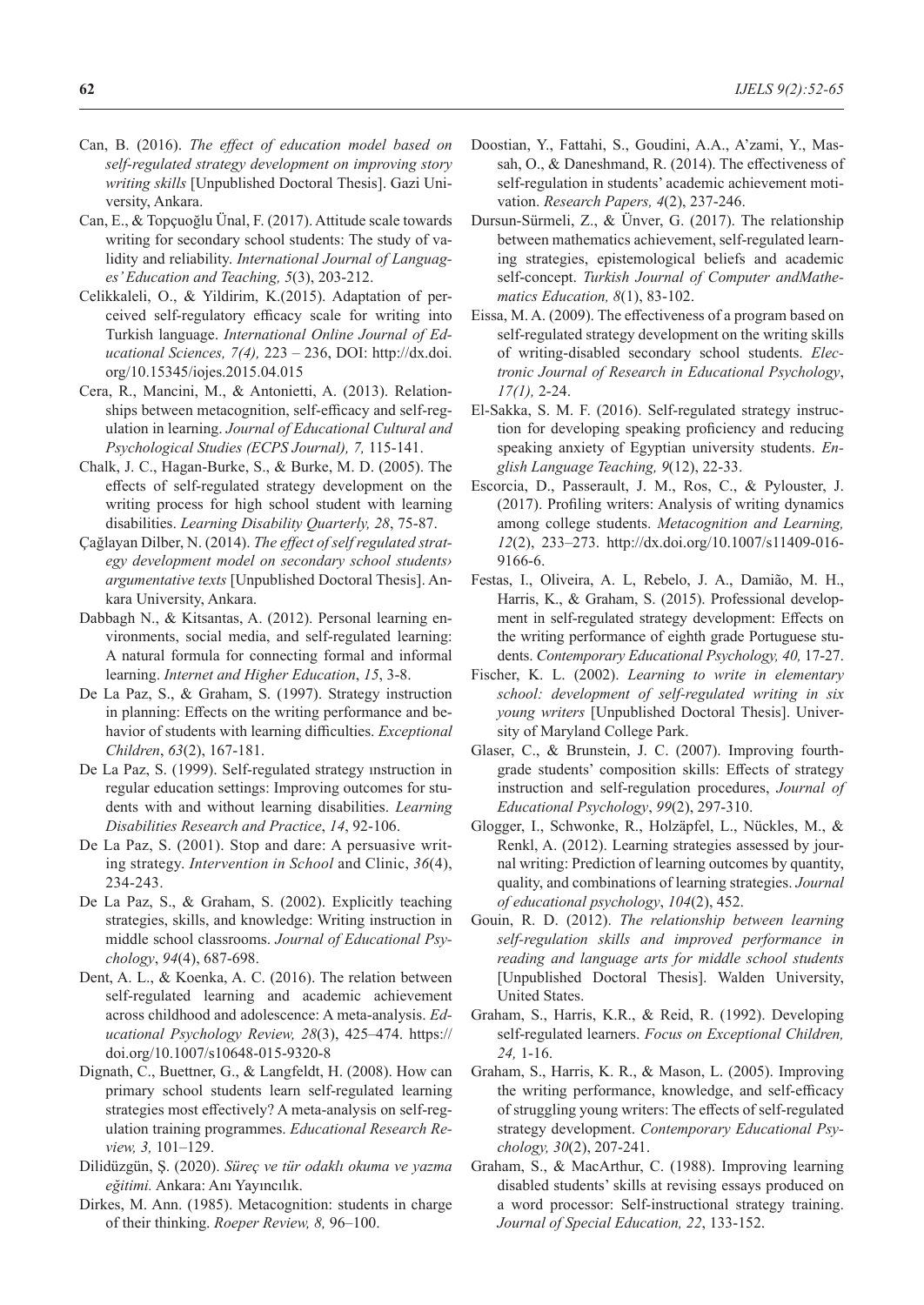- Graham, S., & Harris, K. (2003). Students with learning disabilities and the process of writing: A meta-analysis of RSD studies. In L. Swanson, K. Harris, & S. Graham (Eds.), Handbook of research on learning disabilities (pp. 323–344). New York, NY: Guilford Press.
- Graham, S., & Harris, K. R. (2005). *Writing Better Effective Strategies for Teaching Students with Learning Difficlties*. London: Paul H. Brookes Publishing Co.
- Graham, S. (2006). Strategy instruction and the teaching of writing: A meta-analysis. In C. A. MacArthur, S. Graham, & J. Fritzgerald (Eds.), *Handbook of writing research* (pp. 187-207). New York, NY: Guilford Press.
- Graham, S., McKeown, D., Kiuhara, S., & Harris, K. (2012). A meta-analysis of writing instruction for students in the elementary grades. *Journal of Educational Psychology, 104,* 879–896. http://dx.doi.org/10.1037/a0029185.
- Güneş, F. (2014). *Türkçe öğretimi yaklaşımlar ve modeller.* Ankara: Pegem Akademi.
- Güneyli, A. (2016). Analyzing writing anxiety level of Turkish Cypriot students. *Education and Science, 41*(183), 163-180.
- Güvenç, H. (2010). Effects of cooperative learning and lesson diaries on preservice teachers' self-regulated learning. *Educational Sciences: Theory and Practice, 10*(3), 1459–1487.
- Harris, K. R., & Pressley, M. (1991). The nature of cognitive strategy instruction: interactive strategy construction. *Exceptional Children*, *57,* 392-405.
- Harris, K. R., Schmidt, T., & Graham, S. (1997). Strategies for composition and self-regulation in the writing process. *University of Maryland, reprinted with permission from Teaching Every Child Every Day: Learning in Diverse Schools and Classrooms*.
- Harris, K. R., & Graham, S. (1999). Programmatic intervention research: illustrations from the evolution of self regulated strategy development. *Learning Disabilities Quarterly*, *22*, 251-262.
- Harris, K. R., Graham, S., Mason, L. H., & Saddler, B. (2002). Developing self-regulated writers. *Theory into practice*, *41*(2), 110-115.
- Harris, K. R. (2005). *Helping young students become self regulated writers İnformation for eduvators*, 1-4. Mc-Graw Hill Companies.
- Harris, K. R., Graham, S., & Mason, L. H. (2006). Improving the writing, knowledge, and motivation of struggling young writers: Effects of self-regulated strategy development with and without peer support. *American Educational Research Journal, 43*(2), 295-340.
- Harris, K. R., Graham, S., Mason, L. H., & Friedlander, B. (2008). *Powerful writing strategies for all students*. Baltimore: Paul H. Brookes.
- Hashempour, M., & Ghonsooly, B. (2015). A Study of Translation Students' Self-Regulation and Metacognitive Awareness in Association with their Gender and Educational Level. *International Journal of Comparative Literature & Translation Studies, 3*(3), 60-69. doi:10.7575/ aiac.ijclts.v.3n.3p.60
- Hatami, A. (2015). The effect of collaborative learning and selfassessment on self-regulation. *Educational Re-*

*search and Reviews, 10*(15), 2164-2167. DOI: 10.5897/ ERR2015.2349

- Jacobson, L., & Reid R. (2007). Self Regulated Strategy Development for written expression: Is it effective for adolescents?. *EBP Briefs*, *2*(3), 1-13.
- Karaoğlan Yılmaz, F. G., Olpak, Y.S., & Yılmaz, R. (2018). The effect of the metacognitive support via pedagogical agent on self-regulation skills. *Journal of Educational Computing Research, 56*(2), 159–180. DOI: 10.1177/0735633117707696
- Karasar, N. (2017). *Bilimsel araştırma yöntemleri*. Ankara: Nobel Akademik.
- Kaya, D. (2019). Predicting seventh grade students' mathematics achievements: The role of metacognitive awareness, motivation and, self-regulated learning strategies. *OMU Journal of Education Faculty, 38*(1), 1-18.
- Kayıran, B.K. (2014). *The effects of self regulated learning on the academic achievement of reading comprehension, self-regulatory skills and reading strategies* [Unpublished Doctoral Thesis]. Çukurova University, Adana.
- Kocdar, S., Karadeniz, A., Bozkurt, A., & Buyuk, K. (2018). Measuring self-regulation in self-paced open and distance learning environments. *International Review of Research in Open and Distributed Learning, 19*(1), 25-43.
- Koç. A., & Gömleksiz, M.N. (2009). Self-regulation strategies and moodle. *III.* International Symposium of Computer Education and Instructional Technologies. (November 7th-8th-9th ) K.T.U. Proceedings Book, Trabzon, 195-197.
- Kuyumcu Vardar, A., & Arsal Z. (2014). Öz-düzenleme stratejileri öğretiminin öğrencilerin İngilizce başarılarına ve tutumlarına etkisi. *Ana Dili Eğitimi Dergisi*, *2*(3), 32-52.
- Lienemann, T. O., & Reid, R. (2006). Self-regulated strategy development for students with learning disabilities. *Teacher Education and Special Education, 29* (1), 3-11.
- Mahjoob, E. (2015). Self-regulation and speaking proficiency in Iranian EFL learners. *Journal of Language, Linguistics and Literature, 1*(6), 182-188.
- Mareschal, C. (2007). Student perceptions of a self-regulatory approach to second language listening comprehension development [Doctoral dissertation]. University of Ottawa, Canada.
- Mason, L. H. (2002). *Self-regulated strategy instruction: Effects on expository reading comprehension among students who struggle with reading* [Unpublished Doctoral Thesis]. Maryland: University of Maryland.
- Mason, L. H., Snyder, H. K., Sukhram D. P., & Kedem, Y. (2006). TWA+PLANS Strategies for expository reading and writing: Effects for nine fourth-grade students. *Exceptional Children, 50*, 69-89.
- Mason, L. H., & Shriner, J. G. (2008). Self-regulated strategy development instruction for writing an opinion essay: Effects for six students with emotional/behavior disorders. *Reading and Writing*, *21*(1-2), 71-93.
- MEB. (2019). *Türkçe dersi (1-8. sınıflar) öğretim programı*. Ankara: Devlet Kitapları Müdürlüğü.
- Milford, T., & Harrison, G. L. (2010). Using the PLEASE strategy with a struggling middle school writer with a disability, *Intervention in School and Clinic*, *45*(5), 326-332.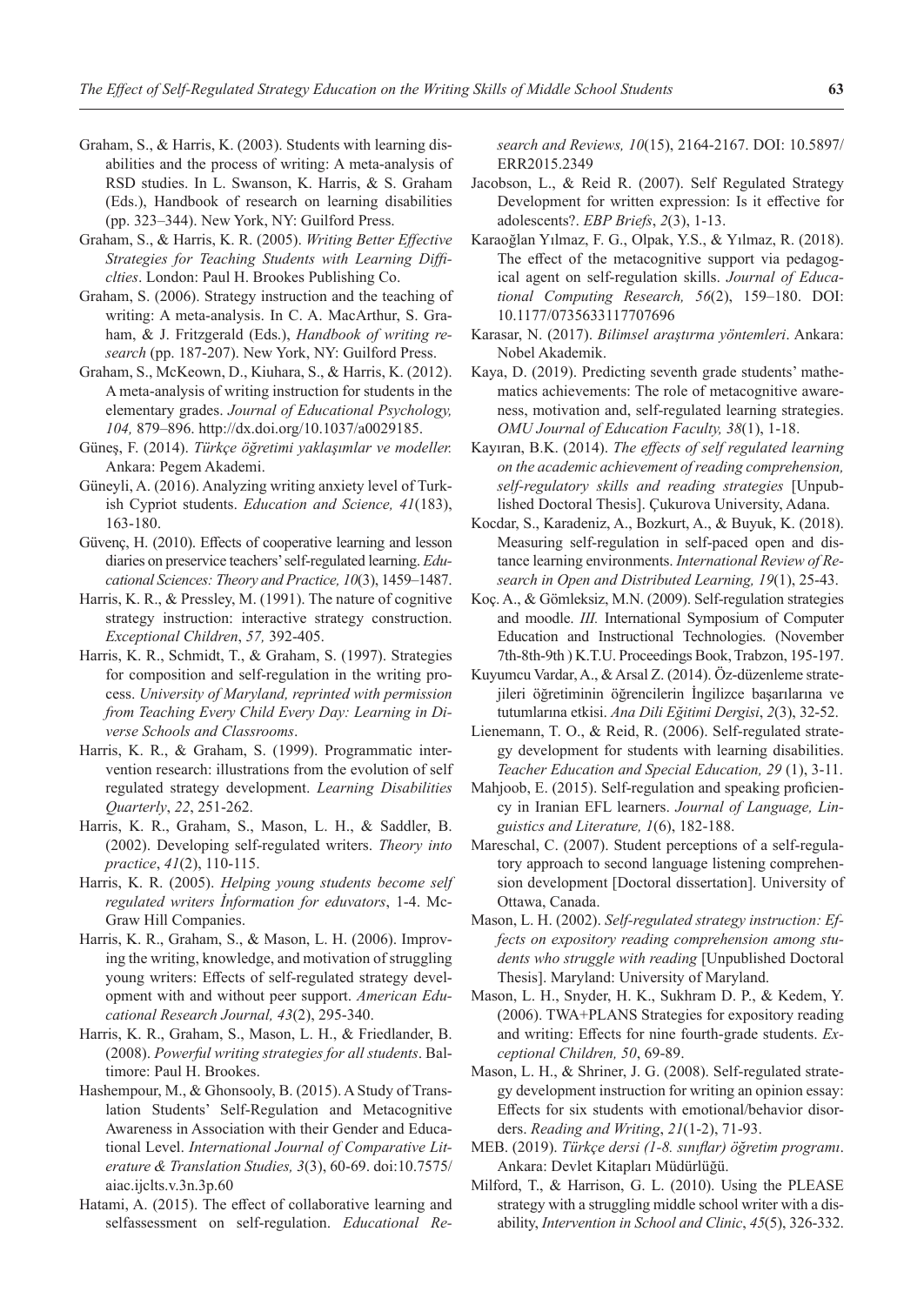- Müldür, M. (2017). *The effect of self-regulated writing instruction on middle school students' informative writing skills, self-regulated writing skills, and self-efficacy perception* [Unpublished Doctoral Thesis]. Gazi University, Ankara.
- Müldür, M., & Yalçın, A. (2019). The effect of self-regulated writing instruction on middle schoolstudents' informative writing skills, self-regulated writing skills, and self-efficacy perception. *Elementary Education Online, 18*(4), 1779-1804, doi:10.17051/ilkonline.2019.639323
- Negretti, R., & McGrath, L. (2018). Scaffolding genre knowledge and metacognition: Insights from an L2 doctoral research writing course. *Journal of Second Language Writing, 40,* 12-31.
- Özbay, A. (2008). *The relationships among the use of self-regulatory skills and achievement in second language writing* [Doctoral of dissertation], Hacettepe University, Ankara.
- Pintrich, P.R., & De Groot, E. V. (1990). Motivational and self-regulated learning components of classroom academic performance. *Journal of Educational Psychology, 82*(1)*,* 33-40.
- Platt, K. E.(2016). *Developing metacognitive and self-regulated learning skills through reflective writing prompts.* DMA [Doctoral thesis of Musical Arts], University of Iowa.https://doi.org/10.17077/etd.9m0bstjb
- Pritchard, R. J., & Honeycutt, R. L. (2007). Best practices in ımplementing a process approach to teaching writing. In S. Graham, C. A. Macarthur & J. Fitzgerald,(Ed.), *Best Practices in Writing Instruction* (pp. 28-49). New York, NY: The Guilford Press
- Rogers, L. A., & Graham, S. (2008). A meta-analysis of single subject design writing intervention research. *Journal of Educational Psychology, 100,* 879–906. http://dx.doi. org/10.1037/0022-0663.100.4.879.
- Saddler, B., Moran, S., Graham, S., & Harris, K. R. (2004). Preventing writing difficulties: The effects of planning strategy instruction on the writing performance of struggling writers. *Exceptionality*, *12*(1), 3-17.
- Saddler, B. (2006). Increasing story-writing ability through self-regulated strategy development: Effects on young writers with learning disabilities. *Learning Disability Quarterly*, *29*(4), 291-305.
- Saddler, B., & Asaro, K. (2007). Increasing story quality through planning and revising effects on young writers with learning disabilities. *Learning Disability Quarterly*, *30*(4), 223-234.
- Santangelo, T., Harris, K., R., & Graham, S. (2008). Using self-regulated strategy development to support students who have "trubol giting thangs into werds." *Remedial and Special Education*, *29* (2), 78-89.
- Salvador de Arana, N. (2018). *Improving self-regulation for learning in EFL writing in secondary education in blended environments* [Unpublished Doctoral Thesis]. Universitat de Barcelona, Barcelona.
- Schraw, G., Crippen, K.J., & Hartley, K. (2006). Promoting self-regulation in science education: Metacognition as part of a broader perspective on learning. *Research in*

*Science Education, 36*, 111–139. DOI: 10.1007/s11165- 005-3917-8

- Schunk, D. H., & Zimmerman, B. J. (2007). Influencing children's self-efficacy and self-regulation of reading and writing through modeling. *Reading & Writing Quarterly, 23*(1), 7-25.
- Sexton, M., Harris, K. R., & Graham, S. (1998). Self-Regulated strategy development and the writing process: effects on essay writing and attributions. *Exceptional Children*, *64*(3), 295-311.
- Sever, E. (2019). *The impact of collaborative learning on written expression, self regulation skill and writing motivation.* Doctoral of dissertation, Gazi University, Ankara.
- Sieben, N. (2013). *Writing hope, self-regulation, & self-efficacy.* [Unpublished Doctoral Thesis]. Hofstra University, New York.
- Soureshjani, K. (2011). Self-regulation and motivation reconsideration through Persian EFL Learners' writing achievement. *Journal of Research Humanities, 11,* 55-80.
- Souvignier, E., & Mokhlesgerami, J. (2006). Using self-regulation as a framework for implementing strategy instruction to foster reading comprehension. *Learning and Instruction*, *16,* 57-71.
- Sönmez, V., & Alacapınar, F. G. (2013). *Örneklendirilmiş bilimsel araştırma yöntemleri*. Ankara: Anı Yayıncılık.
- Sperger, D. R. (2010). *An exploratory pretest and posttest investigation of the effects of the effects of the self-regulated strategy development approach to writing instruction on middle school boys' writing achievement* [Unpublished Doctoral Thesis]. University of Hartford, Hartford, CT.
- Tabachnick, B. G., & Fidell, L. S. (2013). *Using multivariate statistics* (6th ed.), Boston: Allyn and Bacon.
- Talan, T., & Gülseçen, S. (2018). Evaluation of the students' self-regulation skills and perceived selfEfficacy in flipped classroom and blended learning environments. *Turkish Journal of Computer and Mathematics Education, 9*(3), 563-580, DOI: 10.16949/turkbilmat.403618
- Tılfarlıoğlu, F. Y., & Delbesoğlugil, A.B.Ö. (2014). Questioning academic success through selfregulation, self-esteem and attitude in foreign language learning (A Case Study), *Theory and Practice in Language Studies, 4*(11), 2223- 2230. doi:10.4304/tpls.4.11.2223-2230
- Tolaman, T.D. (2017). *Self-regulated strategy development model for the development of writing skills: An action research* [Unpublished Doctoral Thesis]. Sakarya University, Sakarya.
- Tracy, B., Reid, R., & Graham, S. (2009). Teaching young students strategies for planning and drafting stories: the ımpact of self-regulated strategy development. *The Journal of Educational Research, 102*(5), 323-331.
- Turan, S., & Demirel, Ö. (2010). The relationship between self-regulated learning skills and achievement: A case from Hacettepe University Medical School. *Hacettepe University Faculty of Education Journal, 38*, 279-291.
- Turkben, T. (2019). The effect of self-regulation based strategic reading education on comprehension, motiva-